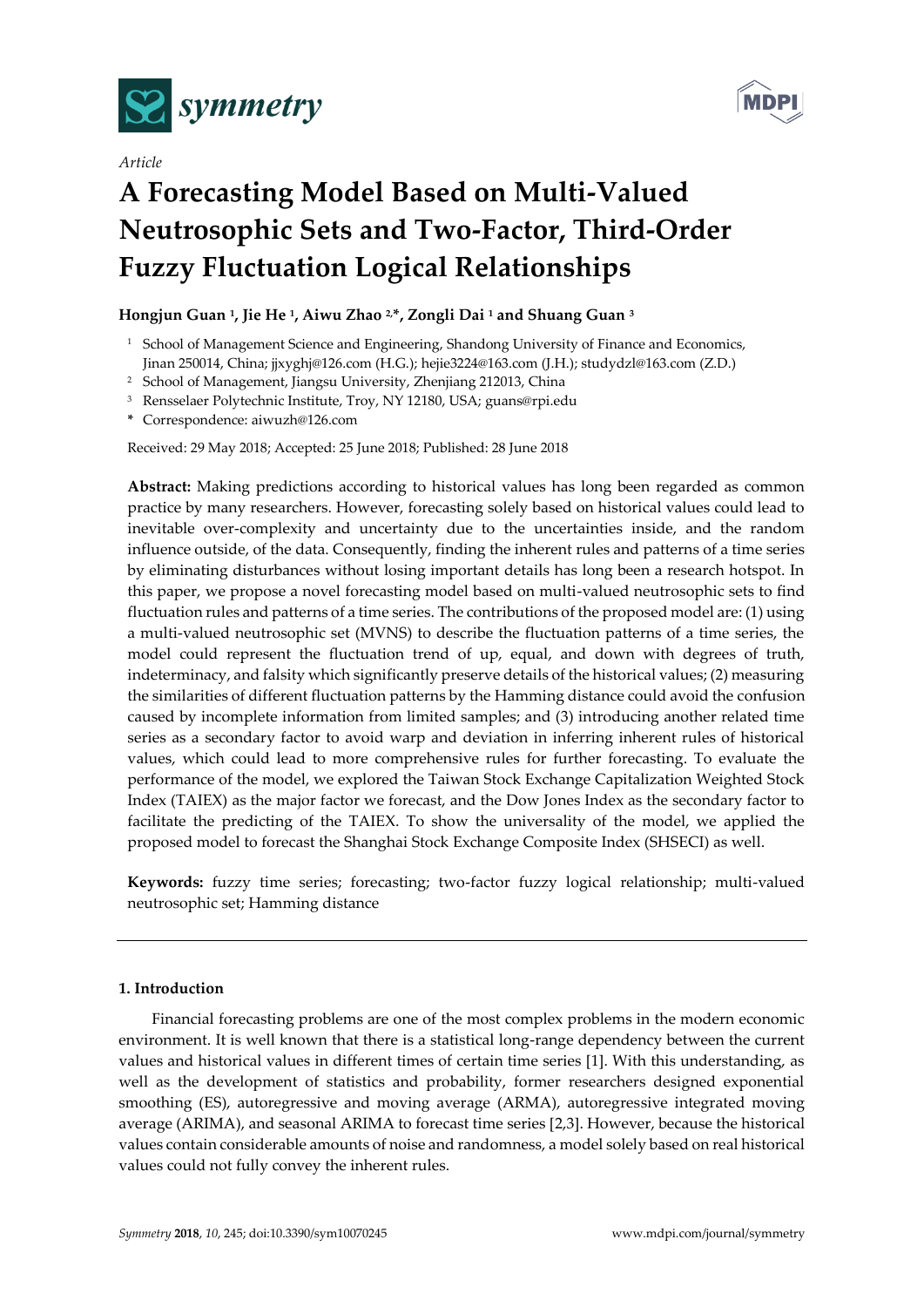To find the general rules of time series, Song and Chissom [4] introduced fuzzy set theory into time series and proposed the concepts of fuzzy time series (FTS). They used historical data and maxmin composition operations to establish a fuzzy time series model to predict the enrollment at the University of Alabama [5]. To conceive a more general and representative method of prediction, a vast number of fuzzy time series models combined with autoregressive (AR) models and moving average (MA) models [6,7] based on fuzzy lagged variables of time series were proposed which helped the refinement of prediction with large degree. Those models can successfully convey the general rules of the time series; however, the composition operation is complicated and sometimes the designed algorithms could not fully represent the inherent problems. Later, Chen [8] improved the model by using simplified arithmetic operations. After that, the model is extended to a high-order FTS model to reflect more details of history to improve the prediction performance of university enrollment [9]. On this basis, more researchers proposed novel models by combining high-order FTS with other algorithms to improve the performance. For example, Chen and Chung [10] combined genetic algorithms with fuzzy time series. Aladag et al. [11] and Chen [12] presented a high-order fuzzy time series forecasting model based on adaptive expectations and artificial neural networks, etc. Zhang et al. [13,14] proposed a visibility graph prediction model with the revision of fuzzy logic to improve the precision of the forecasting result. These models always need other facilitating methods to help with the improvement in accuracy.

In fact, the fluctuations of different stock markets have a certain correlation. Therefore, some researchers began to introduce other time series into their forecasting model to improve their forecasting performance. For example, Chen and Hwang [15] presented a two-factor fuzzy time series forecasting model. Later, Lee et al. [16] and Guan et al. [17] presented a two-factor high-order fuzzy time series model. Wang and Chen [18] presented a comprehensive method based on automatic clustering techniques and two-factor high-order fuzzy time series. Singh et al. [19] proposed a model based on two-factor high-order fuzzy time series and artificial neural networks, etc. Obviously, the consideration of other time series improved the performance of the traditional forecasting model. However, more datasets involved more complex and inconsistent information to be described. Thus, some new theories are needed to express the information in this context.

With the increasing need to depict imprecise and inconsistent information, intuitionistic fuzzy set (IFS) [6] theory is among the effective extensions of fuzzy set theory to deal with the vagueness and randomness within the data. To solve the decision-making problems even more effectively and successfully, Smarandache [20] proposed neutrosophic sets (NSs) from the philosophical thinking which consisted of three degrees of truth, indeterminacy, and falsity. Up to this point, the various extensions of NSs have been studied by many researchers to solve multi-criteria decision-making (MCDM) problems [21–38]. For example, Wang et al. [21,22] and Garg [32] defined single-valued neutrosophic sets (SVNSs) and interval neutrosophic sets (INSs) which are characterized by three real numbers and intervals, respectively. Ye [23] proposed the similarity measures between INSs which are used between each alternative and the ideal alternative to rank the alternatives. Garg [33] also proposed a linguistic single-valued neutrosophic set (LSVNS) to present a decision-making approach. Researchers also found SVNS theory could incorporate with measure theory and be adopted in many real-life situations with great randomness and uncertainty, such as pattern recognition and medical diagnosis by entropy measures [29], similarity measures [34–36] and biparametric distance measures [37]. However, due to the ambiguity and intricacy of some real-life situations, the truth-membership degree, indeterminacy-membership degree, and falsity membership degree may be represented by several possible values. These above extensions cannot properly solve the problems. Under these circumstances, Wang [25] introduced multi-valued neutrosophic sets (MVNSs) to express the information and improve the operations and comparison methods of MVNSs. MVNSs are characterized by truth-membership, indeterminacy-membership, and false-membership functions that have a set of crisp values in the range [0, 1]. In recent years, MVNSs have been applied to complex practical problems. For example, Ji [28] applied MVNSs to describe information on personnel selection. Furthermore, some scholars have applied SVNSs to the financial field to solve the problem of stock market prediction [38]. With the consideration of the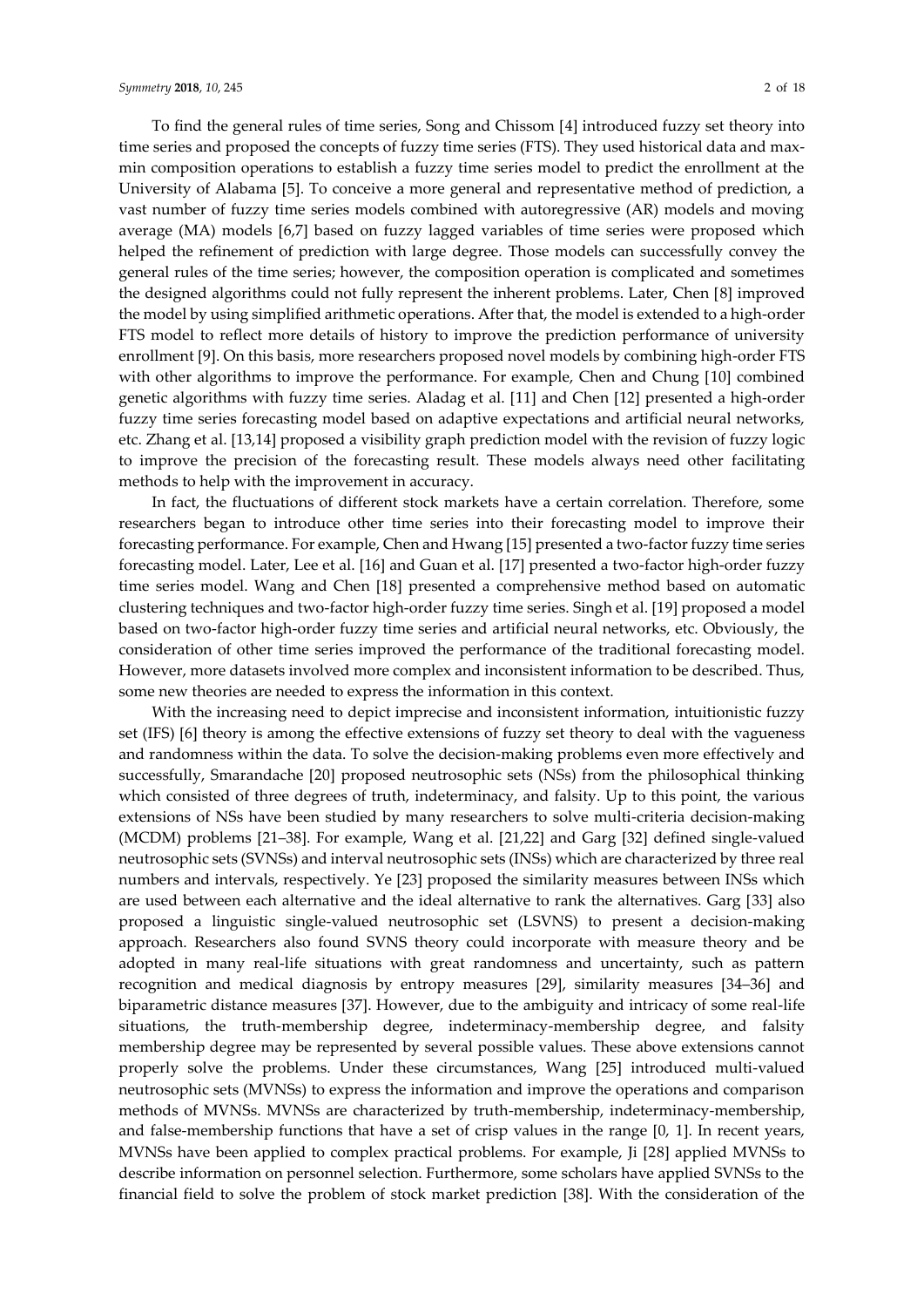complexity and uncertainty in the financial field, in this paper, we explore the utility of MVNSs in our proposed method.

In this paper, we propose a novel forecasting model based on MVNSs and two-factor third-order fuzzy logical relationships to forecast the stock market. The major contributions are: (1) using a MVNS to describe the fluctuation pattern of time series, the model could represent the fluctuation of up, equal, and down with degrees of truth, indeterminacy, and falsity introduced by the MVNS, which significantly preserved details of the historical values; (2) measuring the similarities of different fluctuation patterns of different time series by the Hamming distance could avoid the confusion caused by incomplete information from samples; and (3) due to the existence of likeness among similar types of historical values, in this model, we introduce another related time series as a secondary factor to avoid warp and deviation in inferring inherent rules of historical values, which could lead to more comprehensive rules for further forecasting. To illustrate the steps, first, we convert the historical training data of the main factor and the secondary factor, respectively, from the original time series to fluctuation time series by comparing with each data and that of the previous day. Then, we fuzzify the historical training data to form two-factor third-order fuzzy logical relationships based on MVNSs. Next, MVNSs, which represent the two-factor fuzzy logical relationships, can show the possibility of three trends. Finally, the Hamming distance measurement is used to find the most suitable logical rules to predict its future through the previously obtained multi-valued neutrosophic logical relationship and historical data.

The remainder of this paper is organized as follows: in the next section, we review and define some concepts of fuzzy-fluctuation time series and MVNSs. In the third section, a novel approach for forecasting is described based on MVNS theory and hamming distance. In the fourth section, the experimental results of the proposed method are compared with the existing methods and we also use the proposed model to forecast the Taiwan Stock Exchange Capitalization Weighted Stock Index (TAIEX) from 1998 to 2006 and the Shanghai Stock Exchange Composite Index (SHSECI) from 2004 to 2015. The conclusions are discussed in Section 5.

## **2. Preliminaries**

In this part, the general definitions of a fuzzy fluctuation time series in the model based on MVNSs are outlined.

**Definition 1.** Let  $L = \{l_1, l_2, ..., l_g\}$  be a linguistic set in the universe of discourse U; it can be defined by its  $m$ embership function,  $\mu_L \colon U \rightarrow [0,1]$  , where  $\mu_L(u_i)$  denotes the grade of membership of  $u_i$  ,  $U = \{u_1, u_2, \ldots, u_i, \ldots, u_l\}.$ 

The fluctuation trends of a stock market can be expressed by a linguistic set  $L = \{l_1, l_2, l_3, l_4, l_5\}$  $=$  {down, slightly down, equal, slightly up, up}. The element  $l_i$  and its subscript *i* is strictly monotonically increasing [28], so the function can be defined as follows:  $f: l_i = f(i)$ .

**Definition 2.** Let  $F(t)(t = 1, 2, \ldots T)$  be a time series of real numbers, where T is the number of the time *series*.  $G(t)$  *is defined as a fluctuation time series, where*  $G(t) = F(t) - F(t-1)$ *. Each element of*  $G(t)$  *can be represented by a fuzzy set*  $S(t)(t = 2, 3, ... T)$  *as defined in Definition 1. Then we call time series*  $G(t)$  *to be fuzzified into a fuzzy-fluctuation time series (FFTS)*  $S(t)$ *.* 

**Definition 3.** Let  $S(t)$  ( $t = n + 1, n + 2, ..., T, n \ge 1$ ) be a FFTS. If  $S(t)$  is determined by  $S(t - 1), S(t - 1)$  $2)$ , ...  $S(t - n)$ , then the fuzzy-fluctuation logical relationship is represented by:

$$
S(t-1), S(t-2),..., S(t-n) \to S(t).
$$
 (1)

In the same way, let *S*(*t*) ( $t = n + 1$ ,  $n + 2$ , …, *T*,  $n \ge 1$ ) be a two-factor FFTS. If the next status of *S*(*t*) is caused by the current status of  $S_1(t)$  and  $S_2(t)$ , the two-factor *n*th-order fuzzy-fluctuation is represented by:

$$
S_1(t-1), S_1(t-2), \dots S_1(t-n), S_2(t-1), S_2(t-2), \dots, S_2(t-n) \to S(t)
$$
 (2)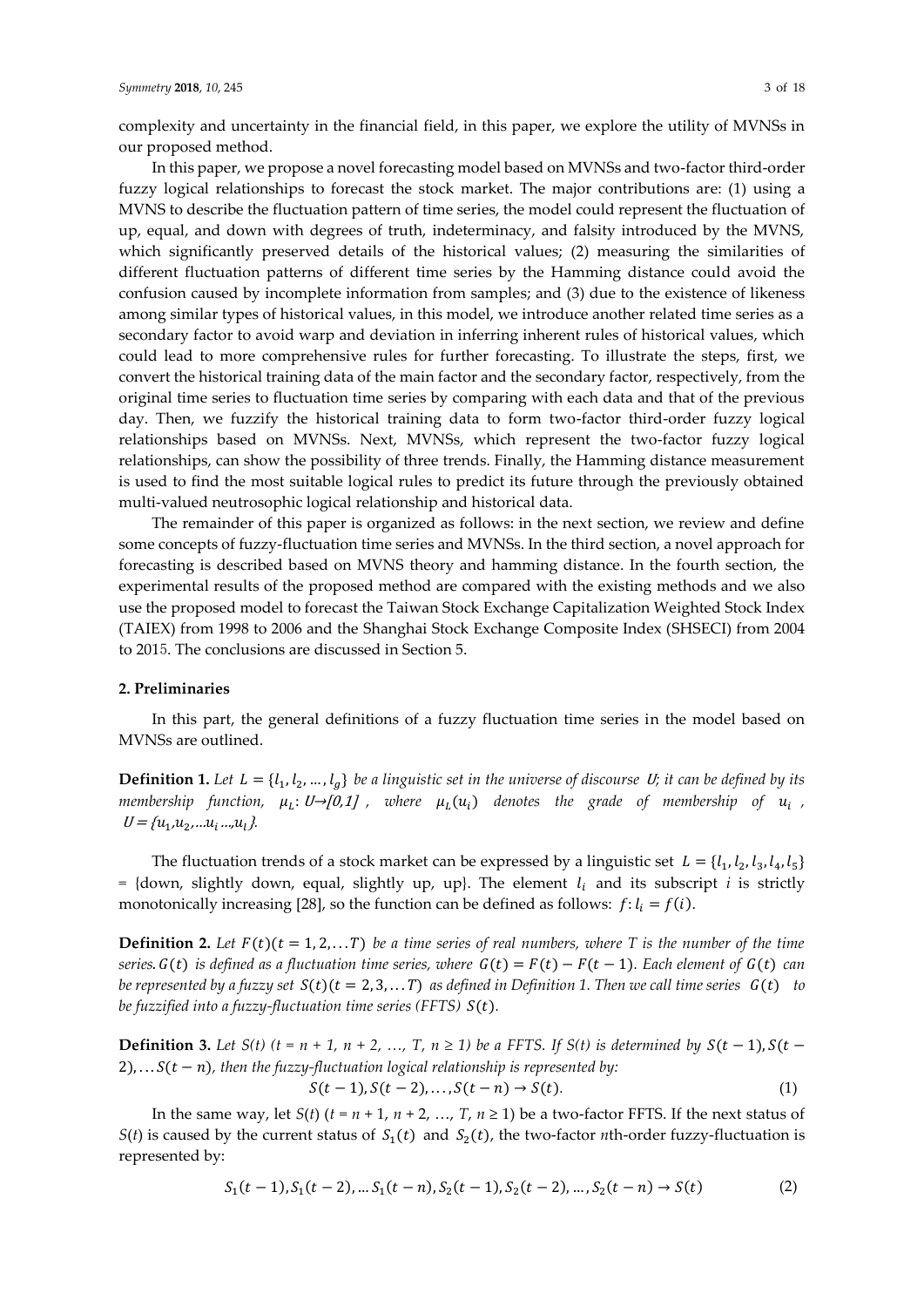and it is called the two-factor *n*th-order fuzzy-fluctuation logical relationship (FFLR) of the fuzzyfluctuation time series, where  $S_i(t - n)$ , ...,  $S_i(t - 2)$ ,  $S_i(t - 1)(i = 1,2)$  is called the left-hand side (LHS) and  $S(t)$  is called the right-hand side (RHS) of the FFLR, and  $S_i(k) \in L(k = t, t - 1, t - 1)$  $2, \ldots t - n$ .

**Definition 4***. Let X be a space of objects with a generic element in X denoted by x. A neutrosophic set A in X is characterized by a truth-membership function*  $T_A(x)$ , an indeterminacy-membership function  $I_A(x)$ , and a *falsity-membership function*  $FA(x)$ *. If a neutrosophic set A consists of*  $T_A(x)$ *,*  $IA(x)$ *,*  $FA(x)$ *, they can be defined by their membership function, while*  $T_A(x)$ ,  $I_A(x)$ ,  $F_A(x)$  are subsets of [0, 1], and A can be represented by *[18]:*

$$
A = \{ (T_A(x), I_A(x), F_A(x)) | x \in X \}.
$$
 (3)

**Definition 5.** Let  $N_{A(t)}^k(k = 1,2,3)$  be the truth-membership, indeterminacy-membership and falsity*membership* of a neutrosophic set  $A(t)$ , respectively. The LHS of an nth-order FFLR  $S(t - n)$ ,..., $S(t - n)$ 2),  $S(t - 1)$  *can be generated by:* 

$$
N_{A(t)}^{k} = \frac{\sum_{i=1..5,j=1..n}(w_{i,j} * c_{i,k})}{n} \quad i = 1,2,3,4,5; j = 1,2,...,n; k = 1,2,3,
$$
\n<sup>(4)</sup>

where  $w_{i,j} = 1$  if  $S(t-j) = i$  and 0, otherwise,  $c_{i,k}$  represents the corresponding relationship between element  $l_i(l_i \in L)$  and the *k*th membership of a neutrosophic set  $A(t)$ . Thus, the LHS of a nth-order FFLR  $S(t-n),..., S(t-2), S(t-1)$  can be converted into a neutrosophic set  $(N_{A(t)}^1, N_{A(t)}^2, N_{A(t)}^3)$ 

**Definition 6.** For S(t) (t = n + 1, n + 2, ..., T, n  $\geq$  1) be a FFTS and A(t) be the LHS of a multi-valued *neutrosophic logical relationship (MNLR), the FFLRs with the corresponding A(t) can be grouped into a fuzzyfluctuation logical relationship group (FFLRG) by putting all their RHSs together as on the RHS of the FFLRG. Then, count the RHSs according to their linguistic values. The RHS of the FFLRG can also be converted into a neutrosophic set according to Definition 5*.

For example, there is a FFLR  $S(3)$ ,  $S(2)$ , ...,  $S(1) \rightarrow S(4)$ , the corresponding FFLRG are  $(5,1,1) \rightarrow$ 3, (5,1,1) → 1, and the corresponding relationship between a linguistic set  $l_i(l_i \in L, i = 1,2,... 5)$  and a neutrosophic set are (1,0,0), (0.5,0.5,0), (0,1,0), (0,0.5,0.5), (0,0,1), respectively. Then the FFLRG can be converted to a MNLR  $(0.33,0,0.67) \rightarrow (0,0.5,0.5)$ .

**Definition 7.** Let  $A = \langle T_A, I_A, F_A \rangle$ ,  $B = \langle T_B, I_B, F_B \rangle$  be, respectively, MVNS, so the Hamming distance *between A and B can be defined by [19]:*

$$
d(A,B) = \frac{1}{2} \left[ \frac{1}{\widetilde{T_A}} \sum_{\widetilde{T_A}} \widetilde{T_A} \right] \underbrace{\widetilde{T_A}}_{\widetilde{T_B}} = \underbrace{\widetilde{T_A}}_{\widetilde{T_B}} \underbrace{\min}_{\widetilde{T_A}} \left| \widetilde{T_A} \right| + \frac{1}{\widetilde{T_B}} \sum_{\widetilde{T_B}} \widetilde{T_B} \right] + \frac{1}{\widetilde{T_B}} \sum_{\widetilde{T_B}} \underbrace{\min}_{\widetilde{T_B}} \left| \widetilde{T_B} \right| + \frac{1}{\widetilde{T_A}} \sum_{\widetilde{T_A}} \widetilde{T_A} \underbrace{\min}_{\widetilde{T_A}} \left| \widetilde{T_B} \right| + \frac{1}{\widetilde{T_A}} \sum_{\widetilde{T_B}} \underbrace{\min}_{\widetilde{T_B}} \left| \widetilde{T_A} \right| + \frac{1}{\widetilde{T_B}} \sum_{\widetilde{T_B}} \underbrace{\min}_{\widetilde{T_B}} \left| \widetilde{T_A} \right| + \frac{1}{\widetilde{T_B}} \sum_{\widetilde{T_B}} \underbrace{\min}_{\widetilde{T_B}} \left| \widetilde{T_A} \right| + \underbrace{\frac{1}{\widetilde{T_A}} \sum_{\widetilde{T_B}} \widetilde{T_A} \underbrace{\min}_{\widetilde{T_B}} \left| \widetilde{T_A} \right| + \underbrace{\frac{1}{\widetilde{T_A}} \sum_{\widetilde{T_B}} \widetilde{T_A} \underbrace{\min}_{\widetilde{T_B}} \left| \widetilde{T_A} \right| + \underbrace{\frac{1}{\widetilde{T_B}} \sum_{\widetilde{T_B}} \widetilde{T_A} \underbrace{\min}_{\widetilde{T_B}} \left| \widetilde{T_A} \right| + \underbrace{\frac{1}{\widetilde{T_A}} \sum_{\widetilde{T_B}} \widetilde{T_A} \underbrace{\min}_{\widetilde{T_B}} \left| \widetilde{T_A} \right| + \underbrace{\frac{1}{\widetilde{T_A}} \sum_{\widetilde{T_B}} \widetilde{T_A} \underbrace{\min}_{\widetilde{T_B}} \left| \widetilde{T_A} \right| + \underbrace{\frac{1}{\widetilde{T_A}} \sum_{\widetilde{T_B}} \widetilde{T_A} \underbrace{\min}_{\widetilde{T_B}} \left| \widetilde{T_A} \right| + \underbrace{\frac{1}{\
$$

In this way, let A = {(0.5,0.6), (0.4,0.4), (0.2,0.2)} and B = {(0.5,0.5), (0.5,0.5), (0.1,0.3)} be two MVNSs. Then the following can be true:

$$
d(A, B) = \frac{1}{2} \left[ \frac{1}{2} (0 + 0.1) + \frac{1}{2} (0.1 + 0.1) + \frac{1}{2} (0.1 + 0.1) + \frac{1}{2} (0 + 0) + \frac{1}{2} (0 + 0) \right]
$$
  
+ 
$$
\frac{1}{2} (0.1 + 0.1) = 0.225.
$$

 $Definition 8. Let  $A = \langle T_A, I_A, F_A \rangle$  *be, respectively, MVNSs, so the expected value of A can be defined by* [19]:$  $E(A) = \frac{1}{1 + \frac{1}{2}}$  $\frac{1}{l_{\widetilde{T}_A} \times l_{\widetilde{L}_A} \times l_{\widetilde{L}_A}} \sum_{\widetilde{T}_A \times \widetilde{T}_B} \frac{Y_i + 1 - \eta_j + 1 - \eta_k}{3}$  $Y_i \in \widetilde{T_A}, \eta_j \in \widetilde{I_A}, z_k \in \widetilde{F_A}$  3 ,  $(7)$ 

where  $l_{\widetilde{I}_A}$ ,  $l_{\widetilde{I}_A}$ ,  $l_{\widetilde{F}_A}$  respectively represent the number of elements in  $\widetilde{I}_A$ ,  $\widetilde{I}_A$ ,  $\widetilde{F}_A$ .

#### **3. A Novel Forecasting Model Based on Multi-Valued Neutrosophic Logical Relationships**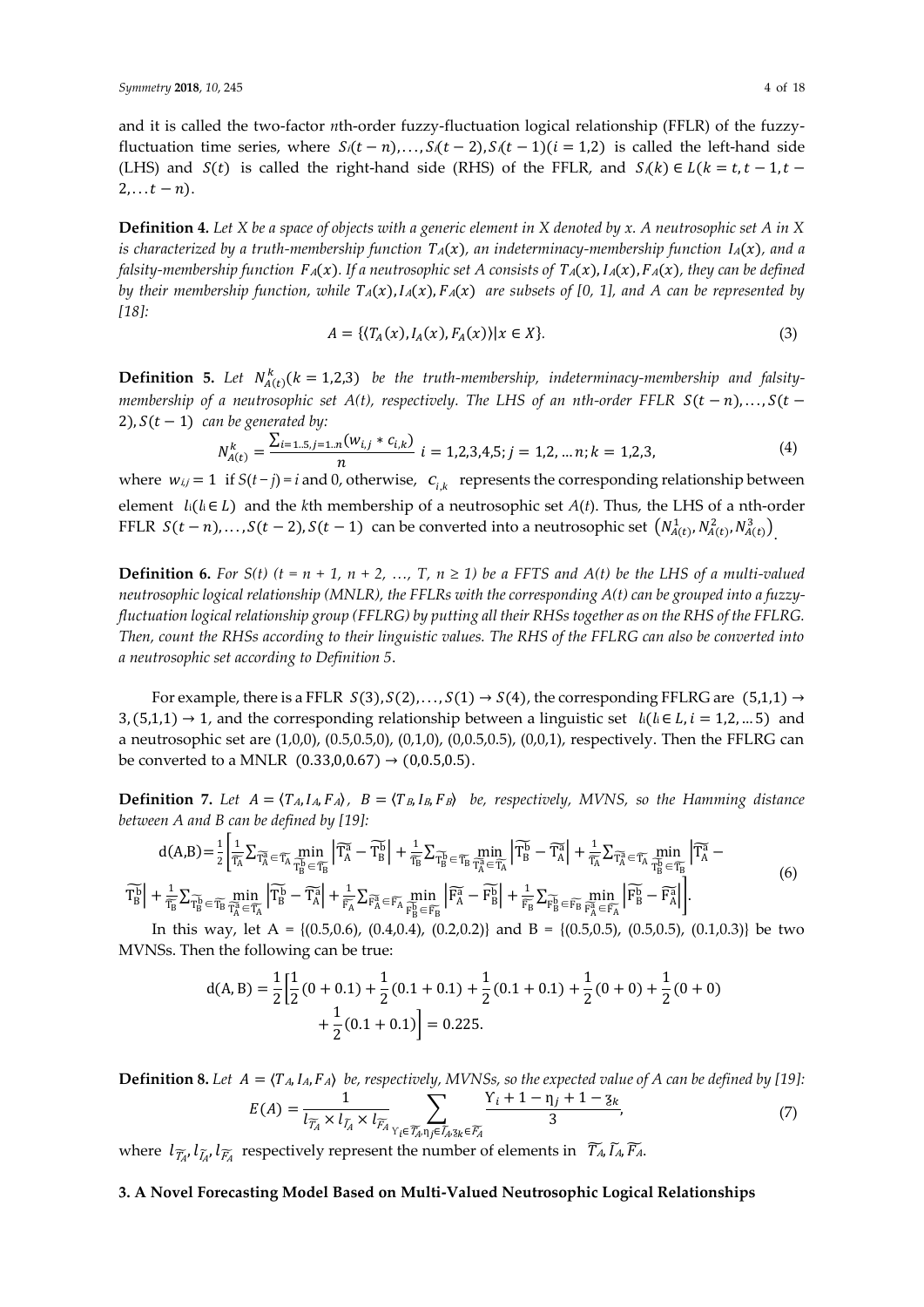In this section, we present a novel fuzzy forecasting method based on multi-valued neutrosophic logical relationships and the Hamming distance. The data from January to October in one year are used as the training time series and the data from November to December are used as the testing dataset. The proposed model is now presented as follows and the basic steps of that areshown in Figure 1.



**Figure 1.** Flowchart of our proposed forecasting model. FTS: fuzzy time series, LHS: left-hand side, RHS: right-hand side, MNLR: multi-valued neutrosophic logical relationships.

Step 1: Construct FFTS from the training data of two historical factors. For each element  $F_i(t)$  ( $t = 2,3, \ldots, T$ ,  $i = 1,2$ ) in the historical time series of the two factors, its fluctuation trend is defined by  $G_i(t) = F_i(t) - F_i(t-1)(t = 2,3,..T, i = 1,2)$ .  $G(t)(t = 2,3,..T)$  which can be fuzzified into a linguistic set {down, equal, up} depending on its range and orientation of the fluctuations. Thus, in the same way, we can also divide it into five ranges, such as {down, slightly down, equal, slightly up, up},  $u_1 = \left(-\infty, -\frac{3l_1}{2}\right)$  $\left(\frac{d_1}{2}\right)$ ,  $u_2 = \left(-\frac{3l_1}{2}\right)$  $\frac{1}{2}$ ,  $-\frac{1}{2}$  $\left(\frac{l_1}{2}\right)$ ,  $u_3 = \left(-\frac{l_1}{2}\right)$  $\frac{l_1}{2}, \frac{l_1}{2}$  $\frac{d_1}{2}$ )  $u_4 = \left(\frac{1_1}{2}\right)$  $\frac{1}{2}$ ,  $\frac{31}{2}$  $\left(\frac{d_1}{2}\right)$ ,  $u_5 = \left(\frac{3l_1}{2}\right)$  $\frac{a_{1}}{2}$ , + $\infty$ ), similarly,  $G_2(t)$  can also be divided into five parts,  $l_1$  and  $l_2$  are, respectively, defined as the whole mean of all elements in the fluctuation time series  $G_1(t)$   $(t = 2,3,..T)$  and  $G_2(t)$   $(t = 2,3,..T)$ .

Step 2: Determine the two-factor fuzzy fluctuation time series according to Definition 3. Each  $S_i(t)(t > n)$  can be represented by its previous *n* days' fuzzy fluctuation numbers, which can be used to establish *n*th-order FFLRs.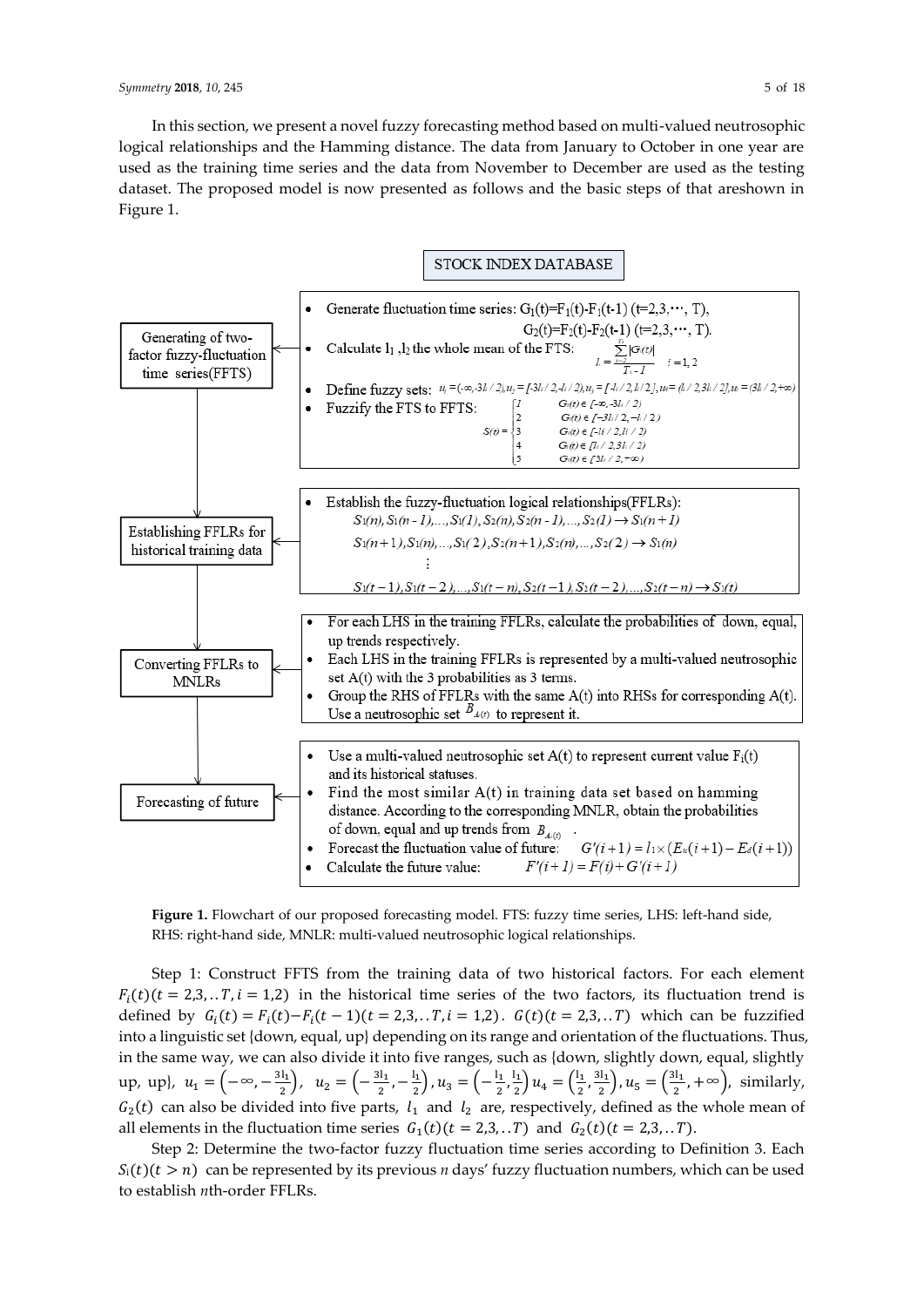Step 3: According to Definition 4 and Definition 5, we use the MVNS *A*(*t*) to express the LHS of each FFLR. Each  $u_i$  defined in step 1 represents a different magnitude of increase or decrease, so the MVNSs can be obtained by assigning weights to different states. Then, we can generate the RHSs  $B_{A(t)}$  for different LHSs, respectively, which are described in Definition 6. Thus, FFLRs of the historical training dataset can convert to MNLRs.

The *n*th-order fuzzy-fluctuation trends of each point  $F(i)$  in the test dataset can be represented by a MVNS  $A(i)$ . For each  $A(i)$ , compare  $A(i)$  with  $A(t)$ , respectively, and find the most similar one by using the Hamming distance method described in Definition 7.

Step 4: Choose the corresponding  $B_{A(t)}$  as the forecasting rule to forecast the fluctuation value  $G'(i + 1)$  of the next point according to Definition 8. Finally, obtain the forecasting value by  $F'(i + 1) = F(i) + G'(i + 1).$ 

#### **4. Empirical Analysis**

#### *4.1. Forecasting the Taiwan Stock Exchange Capitalization Weighted Stock Index*

In this section, we take TAIEX2004 as an example to illustrate the process of forecasting the TAIEX with the proposed method. The TAIEX2004 and the Dow Jones from January to October are respectively used as the training time series of two factors and the data from November to December are used as the testing dataset [39,40].

Step 1: First, we used the historical training data in TAIEX2004 and Dow Jones2004 to calculate the fluctuation trend. The whole mean of the fluctuation numbers of the two training datasets can be calculated to define the intervals. Then, the fluctuation time series of the two factors can be converted into FFTS, respectively. For example, the whole means of the historical dataset of TAIEX2004 and Dow Jones from January to October are 67 and 54. That is to say,  $l_1 = 67$  and  $l_2 = 54$ . For example,  $F_1(1) = 6041.56$  and  $F_1(2) = 6125.42$ ,  $G_1(2) = F_1(2) - F_1(1) = 83.86$ ,  $S_1(2) = 4$ , and  $F_2(1) =$ 10,409.85,  $F_2(2) = 10,544.07$ ,  $G_2(2) = F_2(2) - F_2(1) = 134.22$ ,  $S_2(2) = 5$ . In this way, the two-factor fuzzified fluctuation dataset can be shown in the appendix (Tables A1 and A2, respectively).

Step 2: Considering the impact of the previous three days' historical data on future forecasting, we choose the previous three days to establish FFLRs. The third-order FFLRs for the two-factor fuzzy fluctuation time series forecasting model are established based on the FFTS from 2 January 2004 to 30 October 2004, as shown in Tables A1 and A2.

Step 3: To convert the LHSs of the FFLRs in Tables A1 and A2 to MVNSs. Due to the different degree of expression for each  $S_i(t)$ , we assumed that the each pre-defined  $S_i(t)$  in step 1 corresponds to the different neutrosophic sets, such as {0, 0, 1}, {0, 0.5, 0.5}, {0, 1, 0}, {0.5, 0.5, 0}, and {1, 0, 0}. Then, we group the RHSs of the FFLRs and convert the FFLR to MNLR according to Definitions 5, 6, and 7. For example, the LHS of FFLR 2,4,4→4 and 2,4,3→3 can be represented by a MVNS { $(0.33,0.17)$ , (0.5,0.67), (0.17,0.17)}. Then, the Hamming distance can be used to obtain the most suitable MVNSs. The detailed grouping and converting processes are shown in Figure 2.

In this way, the FFLR 2,4,4→4 and 2,4,3→3 is converted into a MNLR { $(0.33,0.17)$ ,  $(0.5,0.67)$ ,  $(0.17,0.17)$  $\rightarrow$ (0.25,0.41,0.33). Therefore, the FFLRs of test dataset can be converted into MNLRs, as shown in Table A3.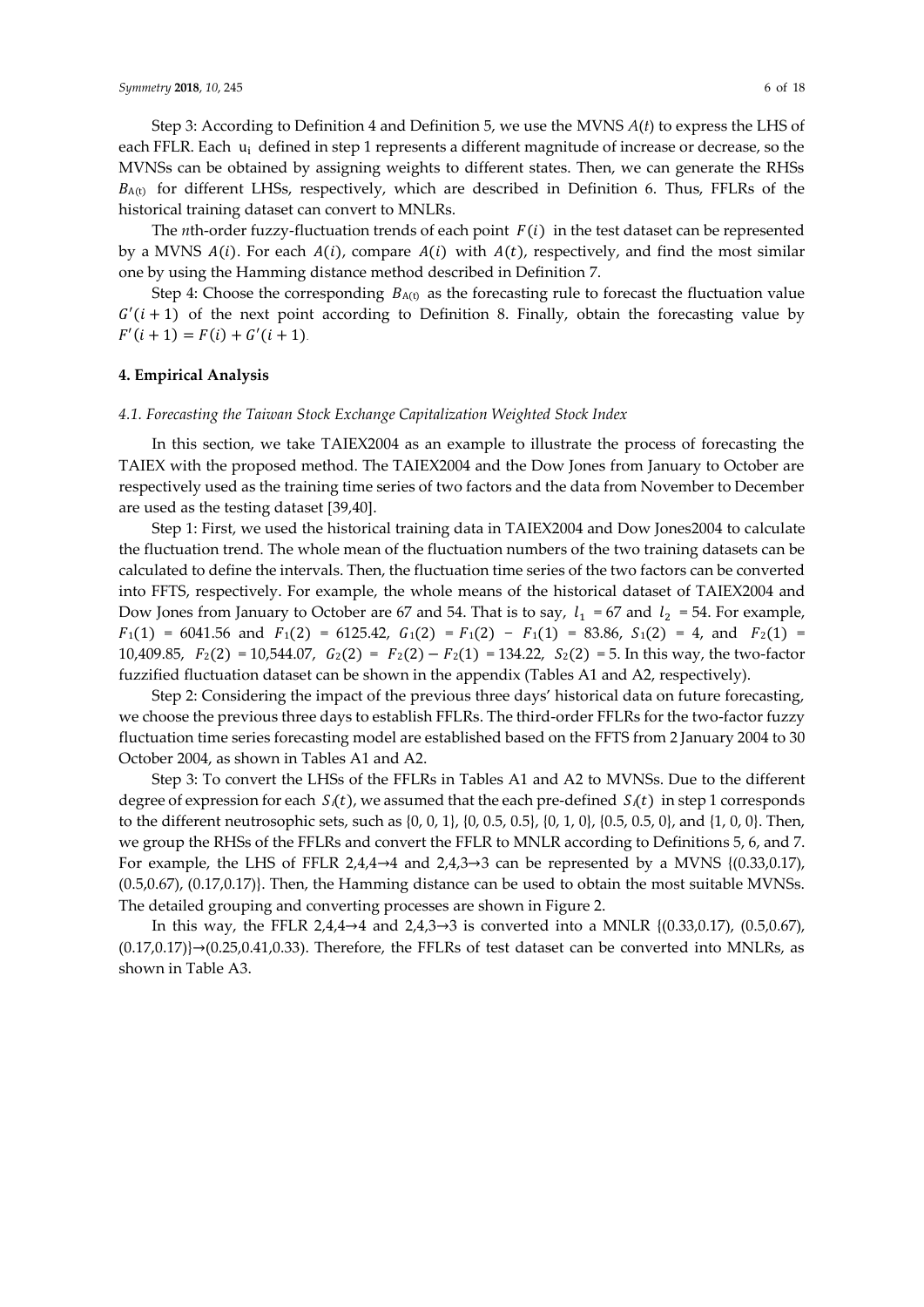

**Figure 2.** Grouping and converting processes for FFLR. TAIEX: Taiwan Stock Exchange Capitalization Weighted Stock Index.

Step 4: Based on the MNLRs obtained in Step 3, we forecast the test dataset from 1 November to 31 December 2004. For example, from Table 1 the forecasting value of the TAIEX on 1 November 2004 is calculated as follows.

The MVNSs on 1 November 2004 is {(0.17,0.33), (0.83,0.67), (0,0)}, then we can find the best rule  ${(0.17, 0.33), (0.83, 0.67), (0,0)} \rightarrow (0,1,0)$  to forecast its future according to Table A3. Respectively, we calculate the expected number of the MNLR according to Definition 8, the expected value:

$$
E(i + 1) = \frac{1}{8} \times \frac{1}{3} \times (0 + 1 - 1 + 1 - 0) = 0.0417.
$$

The fluctuation from current value to next value can be obtained for forecasting by defuzzifying the fluctuation fuzzy number, shown as follows:

$$
G'(i + 1) = E(i + 1) + l_1 = 0.0417 \times 67 = 2.79.
$$

Finally, the forecasted value can be obtained by the current value and the fluctuation value:

$$
F'(i + 1) = F(i) + G'(i + 1) = 5705.93 + 2.79 = 5708.72.
$$

The results of the forecasting model are shown in Table 1 and Figure 3.



**Figure 3.** Forecasting results from 1 November 2004 to 30 December 2004.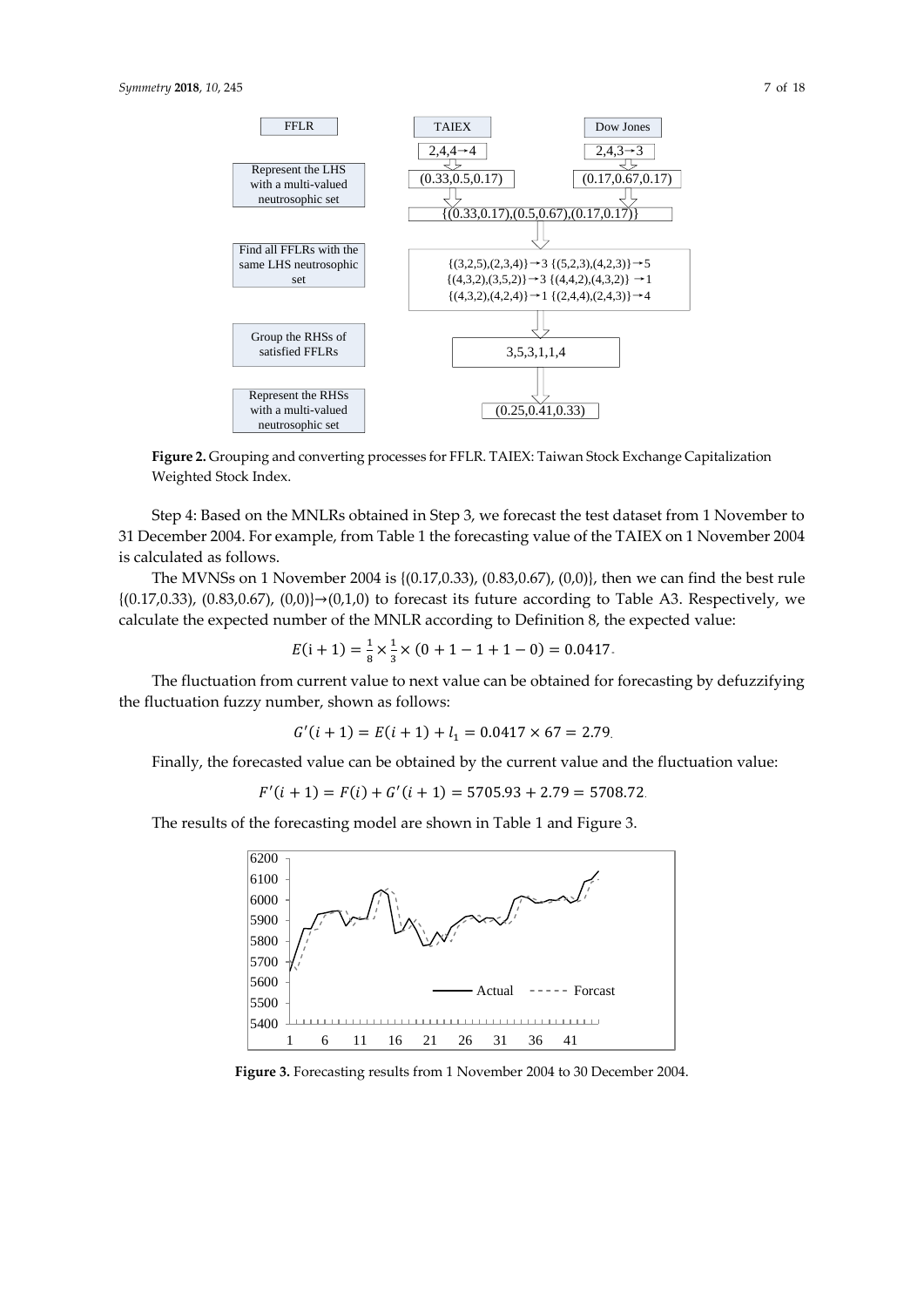| Table 1. Forecasting results from 1 November 2004 to 30 December 2004. |  |  |  |  |
|------------------------------------------------------------------------|--|--|--|--|
|------------------------------------------------------------------------|--|--|--|--|

| Date<br>(YYYY/MM/DD) | Actual   | Forecast | (Forecast-<br>Actual) <sup>2</sup> | Date (YYYY/MM/DD) | Actual  | Forecast | (Forecast-<br>Actual) <sup>2</sup> |
|----------------------|----------|----------|------------------------------------|-------------------|---------|----------|------------------------------------|
| 2004/11/1            | 5656.17  | 5708.72  | 2761.50                            | 2004/12/2         | 5867.95 | 5798.62  | 4806.65                            |
| 2004/11/2            | 5759.61  | 5678.51  | 6576.48                            | 2004/12/3         | 5893.27 | 5867.95  | 641.10                             |
| 2004/11/3            | 5862.85  | 5781.95  | 9575.93                            | 2004/12/6         | 5919.17 | 5926.79  | 58.01                              |
| 2004/11/4            | 5860.73  | 5862.85  | 10,658.50                          | 2004/12/7         | 5925.28 | 5908.00  | 298.68                             |
| 2004/11/5            | 5931.31  | 5860.73  | 4981.54                            | 2004/12/8         | 5892.51 | 5925.28  | 1073.87                            |
| 2004/11/8            | 5937.46  | 5908.97  | 811.94                             | 2004/12/9         | 5913.97 | 5896.98  | 288.70                             |
| 2004/11/9            | 5945.2   | 5959.80  | 213.29                             | 2004/12/10        | 5911.63 | 5880.45  | 971.99                             |
| 2004/11/10           | 5948.49  | 5945.20  | 10.82                              | 2004/12/13        | 5878.89 | 5933.97  | 3034.30                            |
| 2004/11/11           | 5874.52  | 5970.83  | 0.25                               | 2004/12/14        | 5909.65 | 5901.23  | 70.82                              |
| 2004/11/12           | 5917.16  | 5874.52  | 1818.17                            | 2004/12/15        | 6002.58 | 5931.99  | 4982.31                            |
| 2004/11/15           | 5906.69  | 5917.16  | 109.62                             | 2004/12/16        | 6019.23 | 6024.92  | 32.43                              |
| 2004/11/16           | 5910.85  | 5906.69  | 17.31                              | 2004/12/17        | 6009.32 | 6019.23  | 98.21                              |
| 2004/11/17           | 6028.68  | 5902.36  | 15.956.97                          | 2004/12/20        | 5985.94 | 5998.15  | 149.03                             |
| 2004/11/18           | 6049.49  | 6062.20  | 161.46                             | 2004/12/21        | 5987.85 | 6008.28  | 417.57                             |
| 2004/11/19           | 6026.55  | 6083.01  | 3187.36                            | 2004/12/22        | 6001.52 | 6010.19  | 13.49                              |
| 2004/11/22           | 5838.42  | 6004.21  | 27.484.83                          | 2004/12/23        | 5997.67 | 6023.86  | 686.15                             |
| 2004/11/23           | 5851.1   | 5844.01  | 50.32                              | 2004/12/24        | 6019.42 | 6020.01  | 0.35                               |
| 2004/11/24           | 5911.31  | 5856.69  | 2983.77                            | 2004/12/27        | 5985.94 | 6019.42  | 1120.91                            |
| 2004/11/25           | 5855.24  | 5888.97  | 1137.41                            | 2004/12/28        | 6000.57 | 6008.28  | 59.51                              |
| 2004/11/26           | 5778.65  | 5846.75  | 4637.49                            | 2004/12/29        | 6088.49 | 6022.91  | 4300.15                            |
| 2004/11/29           | 5785.26. | 5771.05  | 201.84                             | 2004/12/30        | 6100.86 | 6080.00  | 435.18                             |
| 2004/11/30           | 5844.76  | 5776.88  | 4607.58                            | 2004/12/31        | 6139.69 | 6092.37  | 2239.27                            |
| 2004/12/1            | 5798.62  | 5850.35  | 2675.59                            | <b>RMSE</b>       |         |          | 53.01                              |

RMSE: root of the mean squared error.

To confirm the performance of the proposed method, we compare the difference between the forecasted values and the actual values. The performance can be evaluated using the mean squared error (MSE), root of the mean squared error (RMSE), mean absolute error (MAE), mean percentage error (MPE), etc. These indicators are defined by Equations (8)–(11):

$$
\text{MSE} = \frac{\sum_{t=1}^{n} (forecast(t) - actual(t))^2}{n},\tag{8}
$$

RMSE = 
$$
\sqrt{\frac{\sum_{t=1}^{n} (forecast(t) - actual(t))^{2}}{n}},
$$
 (9)

$$
MAE = \frac{\sum_{t=1}^{n} |forecast(t) - actual(t)|}{n},
$$
\n(10)

$$
MPE = \frac{\sum_{t=1}^{n} |forecast(t) - actual(t)|/actual(t)}{n},
$$
\n(11)

where *n* denotes the number of values to be forecasted, and *forecast(t)* and *actual(t)* denote the predicted value and actual value at time *t*, respectively. From Table 1, we can calculate the MSE, RMSE, MAE, and MPE are 2809.94, 53.01, 38.58, and 0.0066, respectively.

Let the order of *n* be 1, 3, 5, 7, 9, from Table 2; we can see that third-order forecasting model is relatively accurate compared to the others.

**Table 2.** Comparison of forecasting errors for different *n*th-orders.

| RMSE 54.65 53.01 55.60 55.06 54.43 |  |  |
|------------------------------------|--|--|

To prove the validity of the proposed method, the TAIEX from 1998 to 2006 is employed to forecast in the same way. The forecasting results and errors are shown in Figure 4 and Table 3.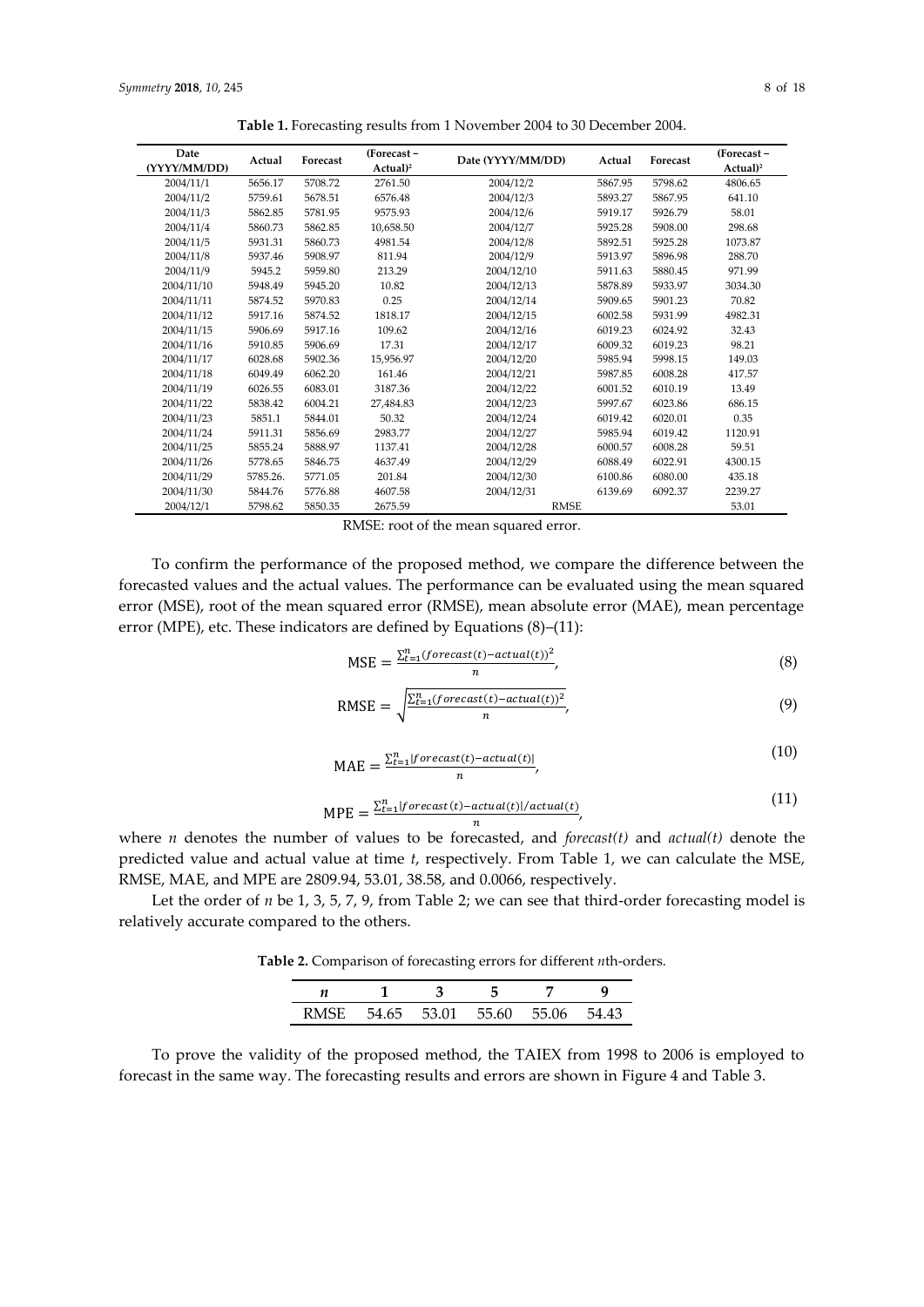



**Figure 4.** The stock market fluctuation for TAIEX test dataset (1998–2006).

**Table 3.** RMSEs of forecast errors for TAIEX 1998 to 2006.

| ∡ear        | 1998   | 1999   | 2000   | <b>2001</b> | 2002  | 2003 | 2004  | 2005  | 2006        |
|-------------|--------|--------|--------|-------------|-------|------|-------|-------|-------------|
| <b>RMSE</b> | 115.45 | 105.49 | 170 11 | 113.69      | 67.12 | 53.6 | 53.01 | 53.49 | 51<br>51.90 |

In Table 4, we can verify the model availability by comparing with the RMSEs of different methods for forecasting the TAIEX2004. The advantages of the proposed method are that it does not need to determine the boundary of discourse and the interaction of two factors. The method proposed is simple and suitable for practical application.

**Table 4.** A comparison of RMSEs for different methods for forecasting the TAIEX2004.

| <b>Methods</b>               | <b>RMSE</b> |
|------------------------------|-------------|
| Huarng et al.'s method [41]  | 73.57       |
| Chen and Kao's method [42]   | 58.17       |
| Cheng et al.'s method [43]   | 54.24       |
| Chen et al.'s method [44]    | 56.16       |
| Chen and Chang's method [45] | 60.48       |
| Chen and Chen's method [46]  | 61.94       |
| Yu and Huarng's method [47]  | 55.91       |
| The proposed method          | 53.01       |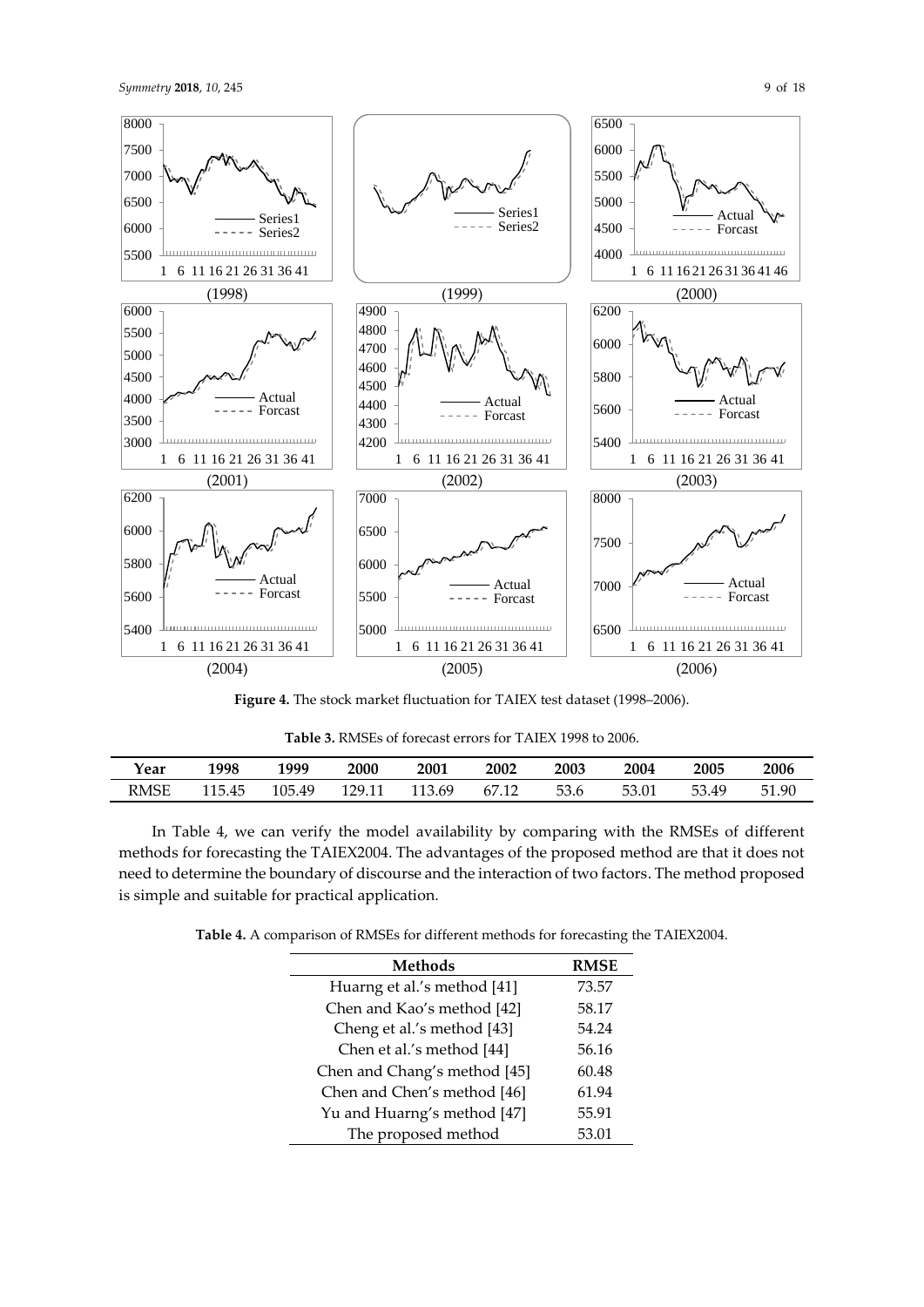## *4.2. Forecasting the Shanghai Stock Exchange Composite Index*

We applied the method to forecast SHSECI, which occupies an important position in China [48]. The Dow Jones was chosen as a secondary factor to build the model. For each year, we used the data from January to October to be the training data, and then we forecast SHSECI from November to December. The RMSE of forecast errors are shown in Table 5.

**Table 5.** RMSEs of forecast errors for the Shanghai Stock Exchange Composite Index (SHSECI) from 2004 to 2015.

| Year        | 2004  | 2005 | 2006  | 2007   | 2008  | 2009  | 2010  | 2011 | 2012  | 2013  | 2014  | 2015  |
|-------------|-------|------|-------|--------|-------|-------|-------|------|-------|-------|-------|-------|
| <b>RMSE</b> | 13.54 | 9.03 | 37.68 | 108.17 | 50.88 | 50.22 | 46.08 | 28.1 | 25.36 | 20.19 | 52.79 | 55.80 |

As is shown in Table 5, forecasting the SHSECI stock market obtains great results by using the proposed method.

## **5. Conclusions**

In this paper, we propose a novel forecasting model for financial forecasting problems based on multi-valued neutrosophic logical relationships and Hamming distance. The major contributions are the usage of a multi-valued neutrosophic set (MVNS). Due to its ability in reflecting the up, equal, and down fluctuation trends, it can efficiently represent the inherent rules of the stock market. Meanwhile, Hamming distances of different MVNS could measure the similarity between different fluctuation patterns. We also applied another related time series as a secondary factor to help with qualifying the prediction of the main stock market. The empirical analysis showed that our model could perform well in forecasting different stock markets in different years. In fact, there are many other factors inside the stock market which can influence the fluctuation patterns. For example, volume fluctuation may also be considered as another facilitating factor. We would also consider applying the model in forecasting other time series, such as university enrollment, power consumption, etc.

**Author Contributions:** Project Administration, H.G.; Writing-Original Draft Preparation, J.H.; Software, Z.D.; Supervision, A.Z.; Writing-Review & Editing, S.G.

**Funding:** This work was supported by the National Natural Science Foundation of China under grant 71471076, the Fund of the Ministry of Education of Humanities and Social Sciences (14YJAZH025), the Fund of the China Nation Tourism Administration (15TACK003), the Natural Science Foundation of Shandong Province (ZR2013GM003), and the Foundation Program of Jiangsu University (16JDG005).

**Acknowledgments:** The authors are indebted to anonymous reviewers for their very insightful comments and constructive suggestions, which help ameliorate the quality of this paper.

**Conflicts of Interest:** The authors declare no conflict of interest.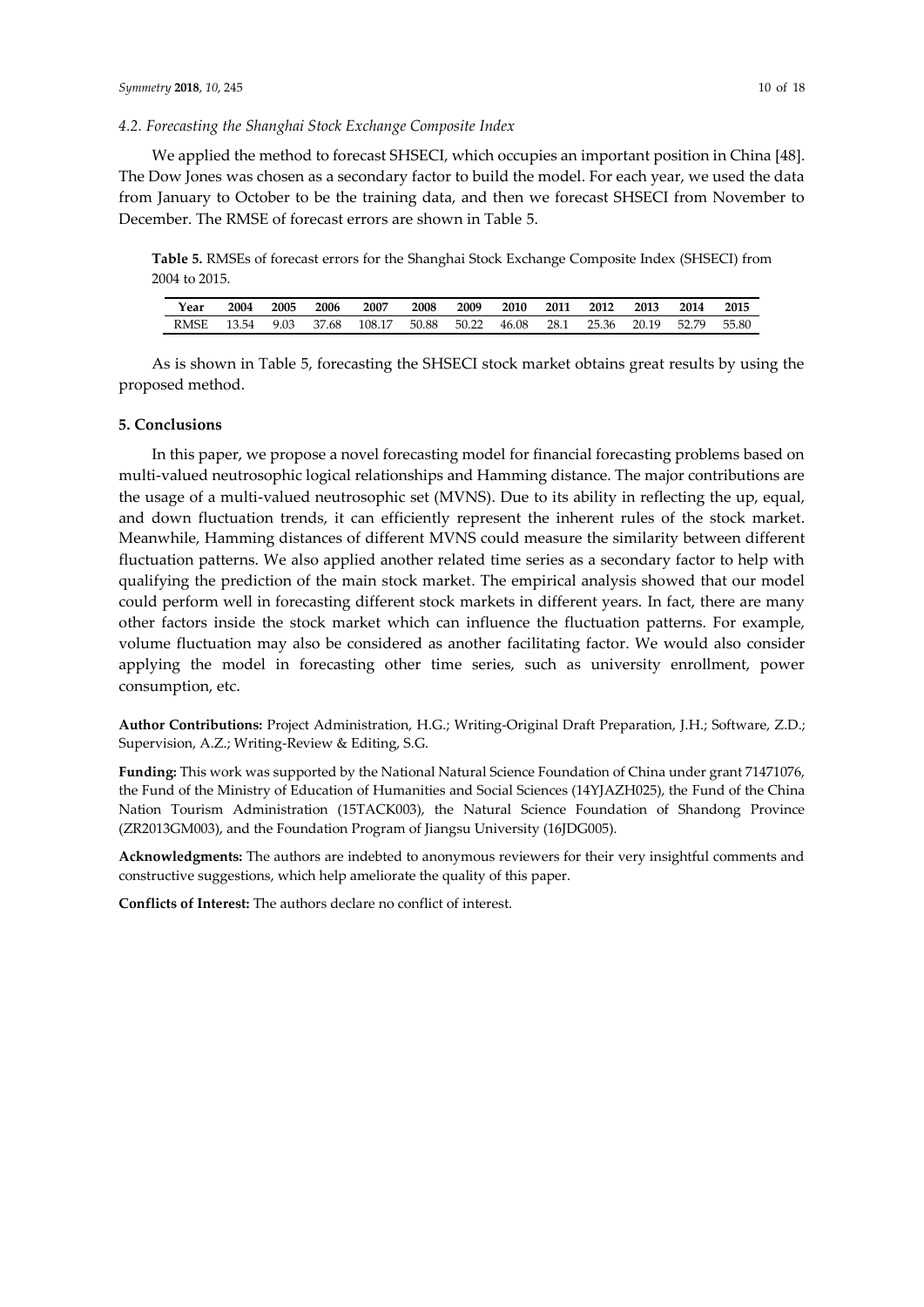# **Appendix A**

| Date<br>(YYYY/MM/DD) | <b>TAIEX</b> | Fluctuation | Fuzzified               | Date<br>(YYYY/MM/DD) | <b>TAIEX</b> | Fluctuation | Fuzzified      | Date<br>(YYYY/MM/DD) | <b>TAIEX</b> | Fluctuation | Fuzzified               |
|----------------------|--------------|-------------|-------------------------|----------------------|--------------|-------------|----------------|----------------------|--------------|-------------|-------------------------|
| 2004/1/2             | 6041.56      |             |                         | 2004/4/16            | 6818.2       | 81.41       | $\overline{4}$ | 2004/7/23            | 5373.85      | $-14.11$    | 3                       |
| 2004/1/5             | 6125.42      | 83.86       | 4                       | 2004/4/19            | 6779.18      | $-39.02$    | $\overline{2}$ | 2004/7/26            | 5331.71      | $-42.14$    | 2                       |
| 2004/1/6             | 6144.01      | 18.59       | 3                       | 2004/4/20            | 6799.97      | 20.79       | $\,$ 3 $\,$    | 2004/7/27            | 5398.61      | 66.9        | $\overline{4}$          |
| 2004/1/7             | 6141.25      | $-2.76$     | 3                       | 2004/4/21            | 6810.25      | 10.28       | 3              | 2004/7/28            | 5383.57      | $-15.04$    | 3                       |
| 2004/1/8             | 6169.17      | 27.92       | 3                       | 2004/4/22            | 6732.09      | $-78.16$    | $\overline{2}$ | 2004/7/29            | 5349.66      | $-33.91$    | $\overline{2}$          |
| 2004/1/9             | 6226.98      | 57.81       | $\overline{4}$          | 2004/4/23            | 6748.1       | 16.01       | 3              | 2004/7/30            | 5420.57      | 70.91       | $\overline{4}$          |
| 2004/1/12            | 6219.71      | $-7.27$     | 3                       | 2004/4/26            | 6710.7       | $-37.4$     | $\overline{2}$ | 2004/8/2             | 5350.4       | $-70.17$    | $\overline{2}$          |
| 2004/1/13            | 6210.22      | $-9.49$     | 3                       | 2004/4/27            | 6646.8       | $-63.9$     | $\overline{2}$ | 2004/8/3             | 5367.22      | 16.82       | 3                       |
| 2004/1/14            | 6274.97      | 64.75       | $\overline{4}$          | 2004/4/28            | 6574.75      | $-72.05$    | $\overline{2}$ | 2004/8/4             | 5316.87      | $-50.35$    | $\overline{2}$          |
| 2004/1/15            | 6264.37      | $-10.6$     | 3                       | 2004/4/29            | 6402.21      | $-172.54$   | $\mathbf{1}$   | 2004/8/5             | 5427.61      | 110.74      | 5                       |
| 2004/1/16            | 6269.71      | 5.34        | 3                       | 2004/4/30            | 6117.81      | $-284.4$    | $\mathbf{1}$   | 2004/8/6             | 5399.16      | $-28.45$    | 3                       |
| 2004/1/27            | 6384.63      | 114.92      | 5                       | 2004/5/3             | 6029.77      | $-88.04$    | $\overline{c}$ | 2004/8/9             | 5399.45      | 0.29        | 3                       |
| 2004/1/28            | 6386.25      | 1.62        | 3                       | 2004/5/4             | 6188.15      | 158.38      | 5              | 2004/8/10            | 5393.73      | $-5.72$     | 3                       |
| 2004/1/29            | 6312.65      | $-73.6$     | $\overline{2}$          | 2004/5/5             | 5854.23      | $-333.92$   | $\mathbf{1}$   | 2004/8/11            | 5367.34      | $-26.39$    | 3                       |
| 2004/1/30            | 6375.38      | 62.73       | $\overline{\mathbf{4}}$ | 2004/5/6             | 5909.79      | 55.56       | $\overline{4}$ | 2004/8/12            | 5368.02      | 0.68        | 3                       |
| 2004/2/2             | 6319.96      | $-55.42$    | $\overline{2}$          | 2004/5/7             | 6040.26      | 130.47      | 5              | 2004/8/13            | 5389.93      | 21.91       | 3                       |
| 2004/2/3             | 6252.23      | $-67.73$    | $\overline{2}$          | 2004/5/10            | 5825.05      | $-215.21$   | $\mathbf{1}$   | 2004/8/16            | 5352.01      | $-37.92$    | $\overline{2}$          |
| 2004/2/4             | 6241.39      | $-10.84$    | 3                       | 2004/5/11            | 5886.36      | 61.31       | $\bf{4}$       | 2004/8/17            | 5342.49      | $-9.52$     | 3                       |
| 2004/2/5             | 6268.14      | 26.75       | 3                       | 2004/5/12            | 5958.79      | 72.43       | $\bf{4}$       | 2004/8/18            | 5427.75      | 85.26       | $\overline{4}$          |
| 2004/2/6             | 6353.35      | 85.21       | $\overline{4}$          | 2004/5/13            | 5918.09      | $-40.7$     | $\overline{c}$ | 2004/8/19            | 5602.99      | 175.24      | 5                       |
| 2004/2/9             | 6463.09      | 109.74      | 5                       | 2004/5/14            | 5777.32      | $-140.77$   | $\mathbf{1}$   | 2004/8/20            | 5622.86      | 19.87       | 3                       |
| 2004/2/10            | 6488.34      | 25.25       | 3                       | 2004/5/17            | 5482.96      | $-294.36$   | $\mathbf{1}$   | 2004/8/23            | 5660.97      | 38.11       | $\overline{\mathbf{4}}$ |
| 2004/2/11            | 6454.39      | $-33.95$    | $\overline{2}$          | 2004/5/18            | 5557.68      | 74.72       | $\overline{4}$ | 2004/8/26            | 5813.39      | 152.42      | 5                       |
| 2004/2/12            | 6436.95      | $-17.44$    | 3                       | 2004/5/19            | 5860.58      | 302.9       | 5              | 2004/8/27            | 5797.71      | $-15.68$    | 3                       |
| 2004/2/13            | 6549.18      | 112.23      | 5                       | 2004/5/20            | 5815.33      | $-45.25$    | $\overline{2}$ | 2004/8/30            | 5788.94      | $-8.77$     | 3                       |
| 2004/2/16            | 6565.37      | 16.19       | 3                       | 2004/5/21            | 5964.94      | 149.61      | 5              | 2004/8/31            | 5765.54      | $-23.4$     | 3                       |
| 2004/2/17            | 6600.47      | 35.1        | $\overline{4}$          | 2004/5/24            | 5942.08      | $-22.86$    | 3              | 2004/9/1             | 5858.14      | 92.6        | $\bf 4$                 |
| 2004/2/18            | 6605.85      | 5.38        | 3                       | 2004/5/25            | 5958.38      | 16.3        | 3              | 2004/9/2             | 5852.85      | $-5.29$     | $\,3$                   |
| 2004/2/19            | 6681.52      | 75.67       | $\overline{4}$          | 2004/5/26            | 6027.27      | 68.89       | $\overline{4}$ | 2004/9/3             | 5761.14      | $-91.71$    | $\overline{2}$          |
| 2004/2/20            | 6665.54      | $-15.98$    | 3                       | 2004/5/27            | 6033.05      | 5.78        | 3              | 2004/9/6             | 5775.99      | 14.85       | 3                       |
| 2004/2/23            | 6665.89      | 0.35        | 3                       | 2004/5/28            | 6137.26      | 104.21      | 5              | 2004/9/7             | 5846.83      | 70.84       | $\bf{4}$                |
| 2004/2/24            | 6589.23      | $-76.66$    | $\overline{2}$          | 2004/5/31            | 5977.84      | $-159.42$   | $\mathbf{1}$   | 2004/9/8             | 5846.02      | $-0.81$     | 3                       |
| 2004/2/25            | 6644.28      | 55.05       | $\overline{4}$          | 2004/6/1             | 5986.2       | 8.36        | 3              | 2004/9/9             | 5842.93      | $-3.09$     | 3                       |
| 2004/2/26            | 6693.25      | 48.97       | $\overline{4}$          | 2004/6/2             | 5875.67      | $-110.53$   | $\mathbf{1}$   | 2004/9/10            | 5846.19      | 3.26        | 3                       |
| 2004/2/27            | 6750.54      | 57.29       | $\overline{4}$          | 2004/6/3             | 5671.45      | $-204.22$   | $\mathbf{1}$   | 2004/9/13            | 5928.22      | 82.03       | $\overline{4}$          |

**Table A1.** Historical training data and fuzzified fluctuation data of Taiwan Stock Exchange Capitalization Weighted Stock (TAIEX) 2004.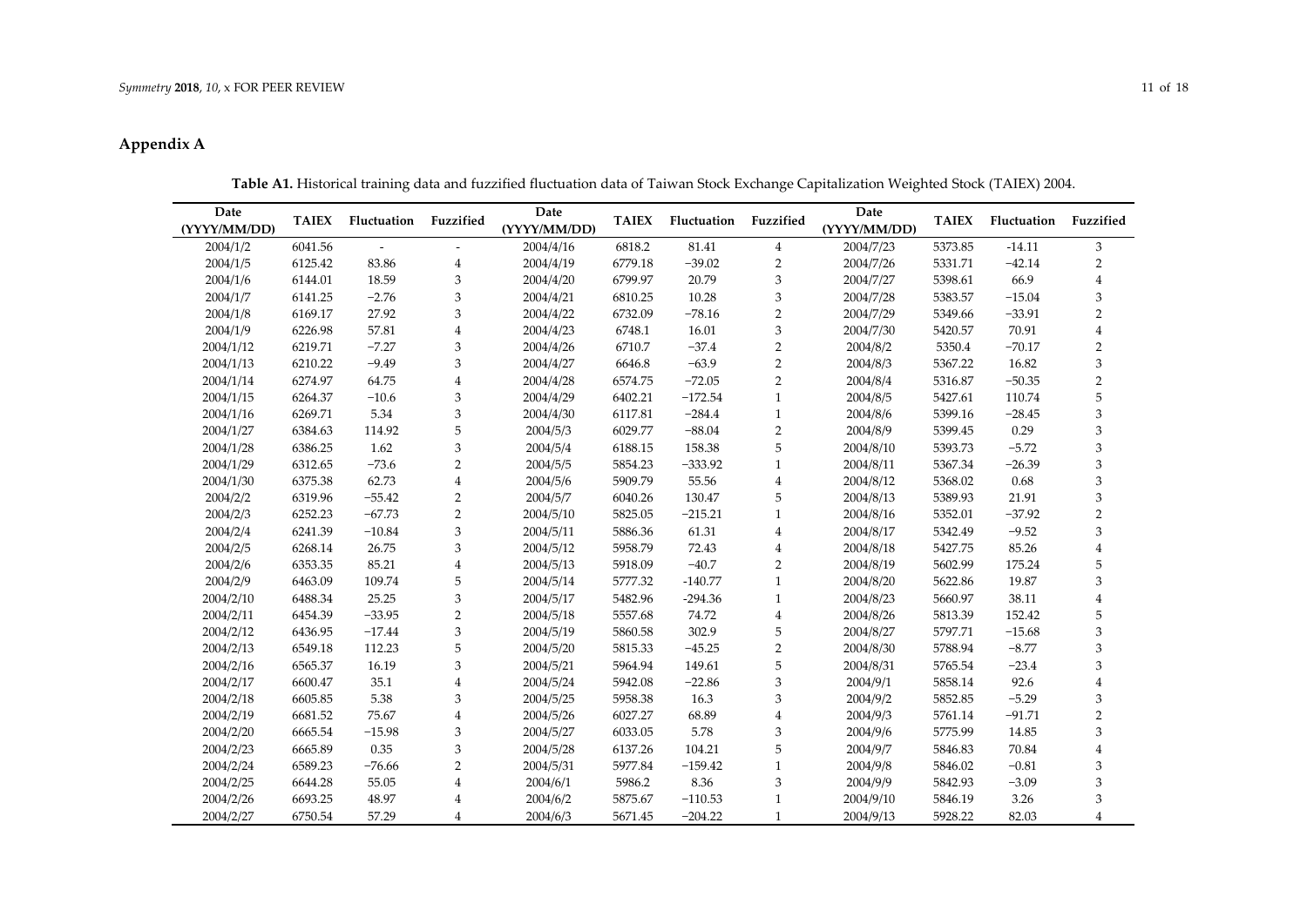| 2004/3/1  | 6888.43 | 137.89    | 5              | 2004/6/4  | 5724.89 | 53.44     | 4              | 2004/9/14  | 5919.77 | $-8.45$   | 3              |
|-----------|---------|-----------|----------------|-----------|---------|-----------|----------------|------------|---------|-----------|----------------|
| 2004/3/2  | 6975.26 | 86.83     | 4              | 2004/6/7  | 5935.82 | 210.93    | 5              | 2004/9/15  | 5871.07 | $-48.7$   | $\overline{2}$ |
| 2004/3/3  | 6932.17 | $-43.09$  | $\overline{2}$ | 2004/6/8  | 5986.76 | 50.94     | 4              | 2004/9/16  | 5891.05 | 19.98     | 3              |
| 2004/3/4  | 7034.1  | 101.93    | 5              | 2004/6/9  | 5965.7  | $-21.06$  | 3              | 2004/9/17  | 5818.39 | $-72.66$  | $\mathcal{P}$  |
| 2004/3/5  | 6943.68 | $-90.42$  | $\overline{2}$ | 2004/6/10 | 5867.51 | $-98.19$  | $\overline{2}$ | 2004/9/20  | 5864.54 | 46.15     |                |
| 2004/3/8  | 6901.48 | $-42.2$   | $\overline{2}$ | 2004/6/14 | 5735.07 | $-132.44$ | $\mathbf{1}$   | 2004/9/21  | 5949.26 | 84.72     |                |
| 2004/3/9  | 6973.9  | 72.42     | 4              | 2004/6/15 | 5574.08 | $-160.99$ | $\mathbf{1}$   | 2004/9/22  | 5970.18 | 20.92     | 3              |
| 2004/3/10 | 6874.91 | $-98.99$  | $\overline{2}$ | 2004/6/16 | 5646.49 | 72.41     | 4              | 2004/9/23  | 5937.25 | $-32.93$  | 3              |
| 2004/3/11 | 6879.11 | 4.2       | 3              | 2004/6/17 | 5560.16 | $-86.33$  | $\overline{2}$ | 2004/9/24  | 5892.21 | $-45.04$  | $\overline{2}$ |
| 2004/3/12 | 6800.24 | $-78.87$  | $\overline{2}$ | 2004/6/18 | 5664.35 | 104.19    | 5              | 2004/9/27  | 5849.22 | $-42.99$  | $\overline{2}$ |
| 2004/3/15 | 6635.98 | $-164.26$ | $\mathbf{1}$   | 2004/6/21 | 5569.29 | $-95.06$  | $\overline{2}$ | 2004/9/29  | 5809.75 | $-39.47$  | $\overline{2}$ |
| 2004/3/16 | 6589.72 | $-46.26$  | $\overline{2}$ | 2004/6/22 | 5556.54 | $-12.75$  | 3              | 2004/9/30  | 5845.69 | 35.94     |                |
| 2004/3/17 | 6577.98 | $-11.74$  | 3              | 2004/6/23 | 5729.3  | 172.76    | 5              | 2004/10/1  | 5945.35 | 99.66     |                |
| 2004/3/18 | 6787.03 | 209.05    | 5              | 2004/6/24 | 5779.09 | 49.79     | 4              | 2004/10/4  | 6077.96 | 132.61    | 5              |
| 2004/3/19 | 6815.09 | 28.06     | 3              | 2004/6/25 | 5802.55 | 23.46     | 3              | 2004/10/5  | 6081.01 | 3.05      | 3              |
| 2004/3/22 | 6359.92 | $-455.17$ | 1              | 2004/6/28 | 5709.84 | $-92.71$  | $\overline{2}$ | 2004/10/6  | 6060.61 | $-20.4$   | 3              |
| 2004/3/23 | 6172.89 | $-187.03$ | $\mathbf{1}$   | 2004/6/29 | 5741.52 | 31.68     | 3              | 2004/10/7  | 6103    | 42.39     |                |
| 2004/3/24 | 6213.56 | 40.67     | 4              | 2004/6/30 | 5839.44 | 97.92     | 4              | 2004/10/8  | 6102.16 | $-0.84$   | 3              |
| 2004/3/25 | 6156.73 | $-56.83$  | $\overline{2}$ | 2004/7/1  | 5836.91 | $-2.53$   | 3              | 2004/10/11 | 6089.28 | $-12.88$  | 3              |
| 2004/3/26 | 6132.62 | $-24.11$  | 3              | 2004/7/2  | 5746.7  | $-90.21$  | $\overline{2}$ | 2004/10/12 | 5979.56 | $-109.72$ |                |
| 2004/3/29 | 6474.11 | 341.49    | 5              | 2004/7/5  | 5659.78 | $-86.92$  | $\overline{2}$ | 2004/10/13 | 5963.07 | $-16.49$  | 3              |
| 2004/3/30 | 6494.71 | 20.6      | 3              | 2004/7/6  | 5733.57 | 73.79     | 4              | 2004/10/14 | 5831.07 | $-132$    |                |
| 2004/3/31 | 6522.19 | 27.48     | 3              | 2004/7/7  | 5727.78 | $-5.79$   | 3              | 2004/10/15 | 5820.82 | $-10.25$  | 3              |
| 2004/4/1  | 6523.49 | 1.3       | 3              | 2004/7/8  | 5713.39 | $-14.39$  | 3              | 2004/10/18 | 5772.12 | $-48.7$   | $\overline{2}$ |
| 2004/4/2  | 6545.54 | 22.05     | 3              | 2004/7/9  | 5777.72 | 64.33     | $\overline{4}$ | 2004/10/19 | 5807.79 | 35.67     |                |
| 2004/4/5  | 6682.73 | 137.19    | 5              | 2004/7/12 | 5758.74 | $-18.98$  | 3              | 2004/10/20 | 5788.34 | $-19.45$  | 3              |
| 2004/4/6  | 6635.54 | $-47.19$  | $\overline{2}$ | 2004/7/13 | 5685.57 | $-73.17$  | $\overline{2}$ | 2004/10/21 | 5797.24 | 8.9       | 3              |
| 2004/4/7  | 6646.74 | 11.2      | 3              | 2004/7/14 | 5623.65 | $-61.92$  | $\overline{2}$ | 2004/10/22 | 5774.67 | $-22.57$  | 3              |
| 2004/4/8  | 6672.86 | 26.12     | 3              | 2004/7/15 | 5542.8  | $-80.85$  | $\overline{2}$ | 2004/10/26 | 5662.88 | $-111.79$ | $\mathbf{1}$   |
| 2004/4/9  | 6620.36 | $-52.5$   | $\overline{2}$ | 2004/7/16 | 5502.14 | $-40.66$  | $\overline{2}$ | 2004/10/27 | 5650.97 | $-11.91$  | 3              |
| 2004/4/12 | 6777.78 | 157.42    | 5              | 2004/7/19 | 5489.1  | $-13.04$  | 3              | 2004/10/28 | 5695.56 | 44.59     | 4              |
| 2004/4/13 | 6794.33 | 16.55     | 3              | 2004/7/20 | 5325.68 | $-163.42$ | 1              | 2004/10/29 | 5705.93 | 10.37     | 3              |
| 2004/4/14 | 6880.18 | 85.85     | 4              | 2004/7/21 | 5409.13 | 83.45     | 4              |            |         |           |                |
| 2004/4/15 | 6736.79 | $-143.39$ | 1              | 2004/7/22 | 5387.96 | $-21.17$  | 3              |            |         |           |                |
|           |         |           |                |           |         |           |                |            |         |           |                |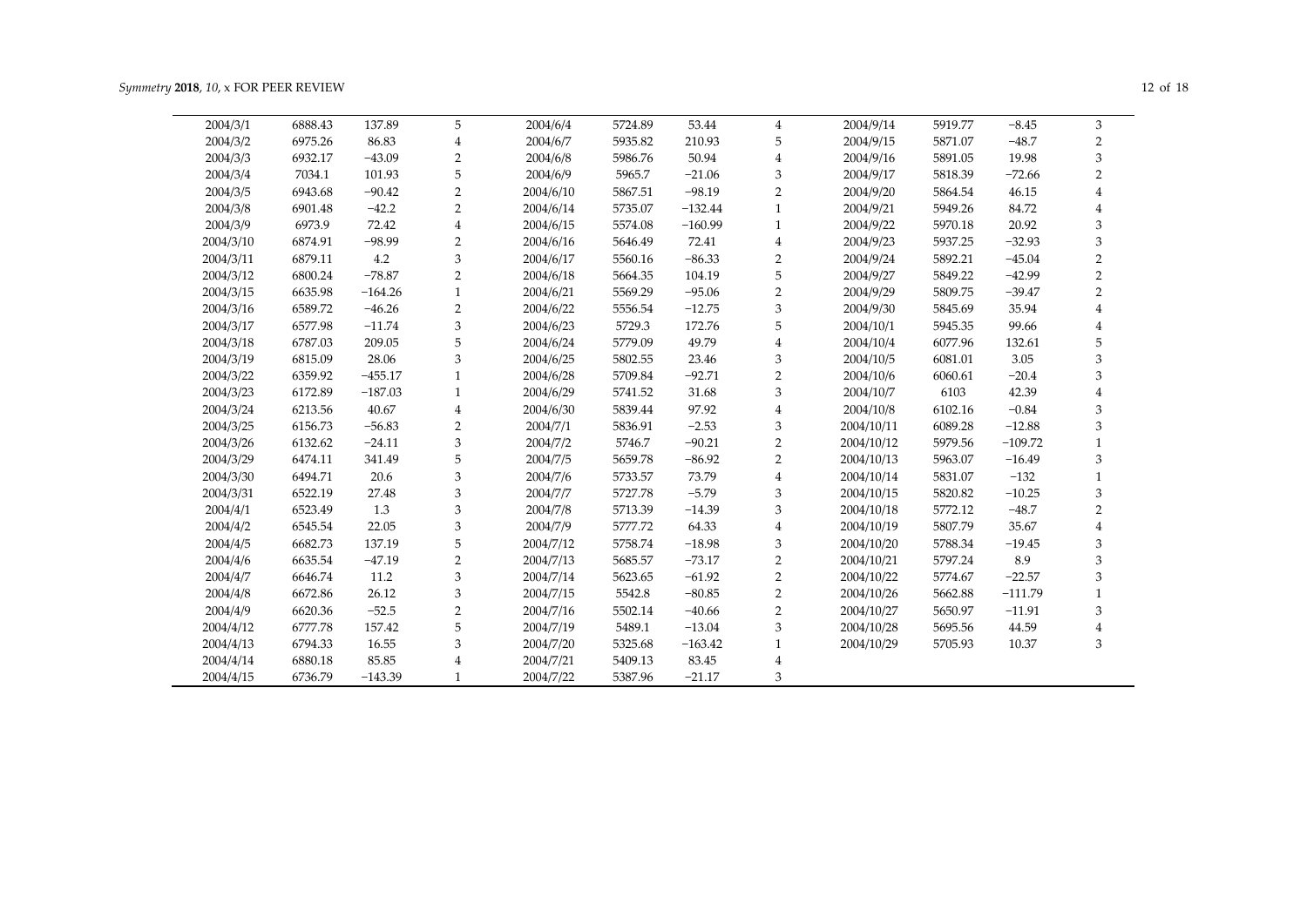| Date<br>(YYYY/MM/DD) | Dow Jones | Fluctuation    | Fuzzified      | Date<br>(YYYY/MM/DD) | Dow Jones | Fluctuation  | Fuzzified                 | Date<br>(YYYY/MM/DD) | Dow Jones | Fluctuation      | Fuzzified      |
|----------------------|-----------|----------------|----------------|----------------------|-----------|--------------|---------------------------|----------------------|-----------|------------------|----------------|
| 2004/1/2             | 10,409.85 |                |                | 2004/4/19            | 10,437.85 | $-14.12$     | 3                         | 2004/7/27            | 10,085.14 | 123.22           | 5              |
| 2004/1/5             | 10,544.07 | 134.22         | 5              | 2004/4/20            | 10,314.5  | $-123.35$    | $\mathbf{1}$              | 2004/7/28            | 10,117.07 | 31.93            | $\overline{4}$ |
| 2004/1/6             | 10,538.66 | $-5.41$        | 3              | 2004/4/21            | 10,317.27 | 2.77         | 3                         | 2004/7/29            | 10,129.24 | 12.17            | 3              |
| 2004/1/7             | 10,529.03 | $-9.63$        | 3              | 2004/4/22            | 10,461.2  | 143.93       | 5                         | 2004/7/30            | 10,139.71 | 10.47            | 3              |
| 2004/1/8             | 10,592.44 | 63.41          | $\overline{4}$ | 2004/4/23            | 10,472.84 | 11.64        | 3                         | 2004/8/2             | 10,179.16 | 39.45            | $\bf 4$        |
| 2004/1/9             | 10,458.89 | $-133.55$      | $\mathbf{1}$   | 2004/4/26            | 10,444.73 | $-28.11$     | $\overline{2}$            | 2004/8/3             | 10,120.24 | $-58.92$         | $\overline{c}$ |
| 2004/1/12            | 10,485.18 | 26.29          | 3              | 2004/4/27            | 10,478.16 | 33.43        | $\overline{4}$            | 2004/8/4             | 10,126.51 | 6.27             | 3              |
| 2004/1/13            | 10,427.18 | $-58$          | $\overline{2}$ | 2004/4/28            | 10,342.6  | $-135.56$    | $\mathbf{1}$              | 2004/8/5             | 9963.03   | $-163.48$        | $\mathbf{1}$   |
| 2004/1/14            | 10,538.37 | 111.19         | 5              | 2004/4/29            | 10,272.27 | $-70.33$     | $\overline{2}$            | 2004/8/6             | 9815.33   | $-147.7$         | $\mathbf{1}$   |
| 2004/1/15            | 10,553.85 | 15.48          | 3              | 2004/4/30            | 10,225.57 | $-46.7$      | $\overline{2}$            | 2004/8/9             | 9814.66   | $-0.67$          | 3              |
| 2004/1/16            | 10,600.51 | 46.66          | $\overline{4}$ | 2004/5/3             | 10,314    | 88.43        | 5                         | 2004/8/10            | 9944.67   | 130.01           | 5              |
| 2004/1/27            | 10,609.92 | 9.41           | 3              | 2004/5/4             | 10,317.2  | 3.2          | $\ensuremath{\mathsf{3}}$ | 2004/8/11            | 9938.32   | $-6.35$          | $\mathfrak z$  |
| 2004/1/28            | 10,468.37 | $-141.55$      | $\mathbf{1}$   | 2004/5/5             | 10,310.95 | $-6.25$      | 3                         | 2004/8/12            | 9814.59   | $-123.73$        | $\mathbf{1}$   |
| 2004/1/29            | 10,510.29 | 41.92          | $\overline{4}$ | 2004/5/6             | 10,241.26 | $-69.69$     | $\overline{2}$            | 2004/8/13            | 9825.35   | 10.76            | 3              |
| 2004/1/30            | 10,488.07 | $-22.22$       | 3              | 2004/5/7             | 10,117.34 | $-123.92$    | $\mathbf{1}$              | 2004/8/16            | 9954.55   | 129.2            | 5              |
| 2004/2/2             | 10,499.18 | 11.11          | 3              | 2004/5/10            | 9990.02   | $-127.32$    | $\mathbf{1}$              | 2004/8/17            | 9972.83   | 18.28            | $\mathfrak z$  |
| 2004/2/3             | 10,505.18 | 6              | 3              | 2004/5/11            | 10,019.47 | 29.45        | $\overline{4}$            | 2004/8/18            | 10,083.15 | 110.32           | 5              |
| 2004/2/4             | 10,470.74 | $-34.44$       | $\overline{2}$ | 2004/5/12            | 10,045.16 | 25.69        | 3                         | 2004/8/19            | 10,040.82 | $-42.33$         | $\overline{2}$ |
| 2004/2/5             | 10,495.55 | 24.81          | 3              | 2004/5/13            | 10,010.74 | $-34.42$     | $\overline{2}$            | 2004/8/20            | 10,110.14 | 69.32            | $\overline{4}$ |
| 2004/2/6             | 10,593.03 | 97.48          | 5              | 2004/5/14            | 10,012.87 | 2.13         | 3                         | 2004/8/23            | 10,073.05 | $-37.09$         | $\overline{2}$ |
| 2004/2/9             | 10,579.03 | $-14$          | 3              | 2004/5/17            | 9906.91   | $-105.96$    | $\mathbf{1}$              | 2004/8/26            | 10,173.41 | 100.36           | 5              |
| 2004/2/10            | 10,613.85 | 34.82          | $\overline{4}$ | 2004/5/18            | 9968.51   | 61.6         | $\overline{4}$            | 2004/8/27            | 10,195.01 | 21.6             | $\mathfrak z$  |
| 2004/2/11            | 10,737.7  | 123.85         | 5              | 2004/5/19            | 9937.71   | $-30.8$      | $\overline{2}$            | 2004/8/30            | 10,122.52 | $-72.49$         | $\overline{2}$ |
| 2004/2/12            | 10,694.07 | $-43.63$       | $\overline{2}$ | 2004/5/20            | 9937.64   | $-0.07$      | 3                         | 2004/8/31            | 10,173.92 | 51.4             | $\overline{4}$ |
| 2004/2/13            | 10,627.85 | $-66.22$       | $\overline{2}$ | 2004/5/21            | 9966.74   | 29.1         | $\overline{4}$            | 2004/9/1             | 10,168.46 | $-5.46$          | $\mathfrak z$  |
| 2004/2/16            | 10,627.85 | $\overline{0}$ | 3              | 2004/5/24            | 9958.43   | $-8.31$      | 3                         | 2004/9/2             | 10,290.28 | 121.82           | 5              |
| 2004/2/17            | 10,714.88 | 87.03          | 5              | 2004/5/25            | 10,117.62 | 159.19       | 5                         | 2004/9/3             | 10,260.2  | $-30.08$         | $\overline{2}$ |
| 2004/2/18            | 10,671.99 | $-42.89$       | $\overline{2}$ | 2004/5/26            | 10,109.89 | $-7.73$      | 3                         | 2004/9/6             | 10,260.2  | $\boldsymbol{0}$ | $\mathfrak z$  |
| 2004/2/19            | 10,664.73 | $-7.26$        | 3              | 2004/5/27            | 10,205.2  | 95.31        | 5                         | 2004/9/7             | 10,341.16 | 80.96            | $\overline{4}$ |
| 2004/2/20            | 10,619.03 | $-45.7$        | $\overline{2}$ | 2004/5/28            | 10,188.45 | $-16.75$     | 3                         | 2004/9/8             | 10,313.36 | $-27.8$          | $\overline{2}$ |
| 2004/2/23            | 10,609.62 | $-9.41$        | 3              | 2004/5/31            | 10,188.45 | $\mathbf{0}$ | 3                         | 2004/9/9             | 10,289.1  | $-24.26$         | 3              |
| 2004/2/24            | 10,566.37 | $-43.25$       | $\overline{2}$ | 2004/6/1             | 10,202.65 | 14.2         | 3                         | 2004/9/10            | 10,313.07 | 23.97            | $\mathfrak z$  |
| 2004/2/25            | 10,601.62 | 35.25          | $\overline{4}$ | 2004/6/2             | 10,262.97 | 60.32        | $\overline{4}$            | 2004/9/13            | 10,314.76 | 1.69             | $\mathfrak z$  |
| 2004/2/26            | 10,580.14 | $-21.48$       | 3              | 2004/6/3             | 10,195.91 | $-67.06$     | $\overline{2}$            | 2004/9/14            | 10,318.16 | 3.4              | $\mathfrak z$  |
| 2004/2/27            | 10,583.92 | 3.78           | 3              | 2004/6/4             | 10,242.82 | 46.91        | $\overline{4}$            | 2004/9/15            | 10,231.36 | $-86.8$          | $\mathbf{1}$   |
| 2004/3/1             | 10,678.14 | 94.22          | 5              | 2004/6/7             | 10,391.08 | 148.26       | 5                         | 2004/9/16            | 10,244.49 | 13.13            | 3              |
| 2004/3/2             | 10,591.48 | $-86.66$       | $\mathbf{1}$   | 2004/6/8             | 10,432.52 | 41.44        | $\overline{4}$            | 2004/9/17            | 10,284.46 | 39.97            | $\overline{4}$ |
| 2004/3/3             | 10,593.11 | 1.63           | 3              | 2004/6/9             | 10,368.44 | $-64.08$     | $\overline{2}$            | 2004/9/20            | 10,204.89 | $-79.57$         | $\overline{2}$ |

2004/3/4 10,588 −5.11 3 2004/6/10 10,410.1 41.66 4 2004/9/21 10,244.93 40.04 4

**Table A2.** Historical training data and fuzzified fluctuation data of Dow Jones 2004.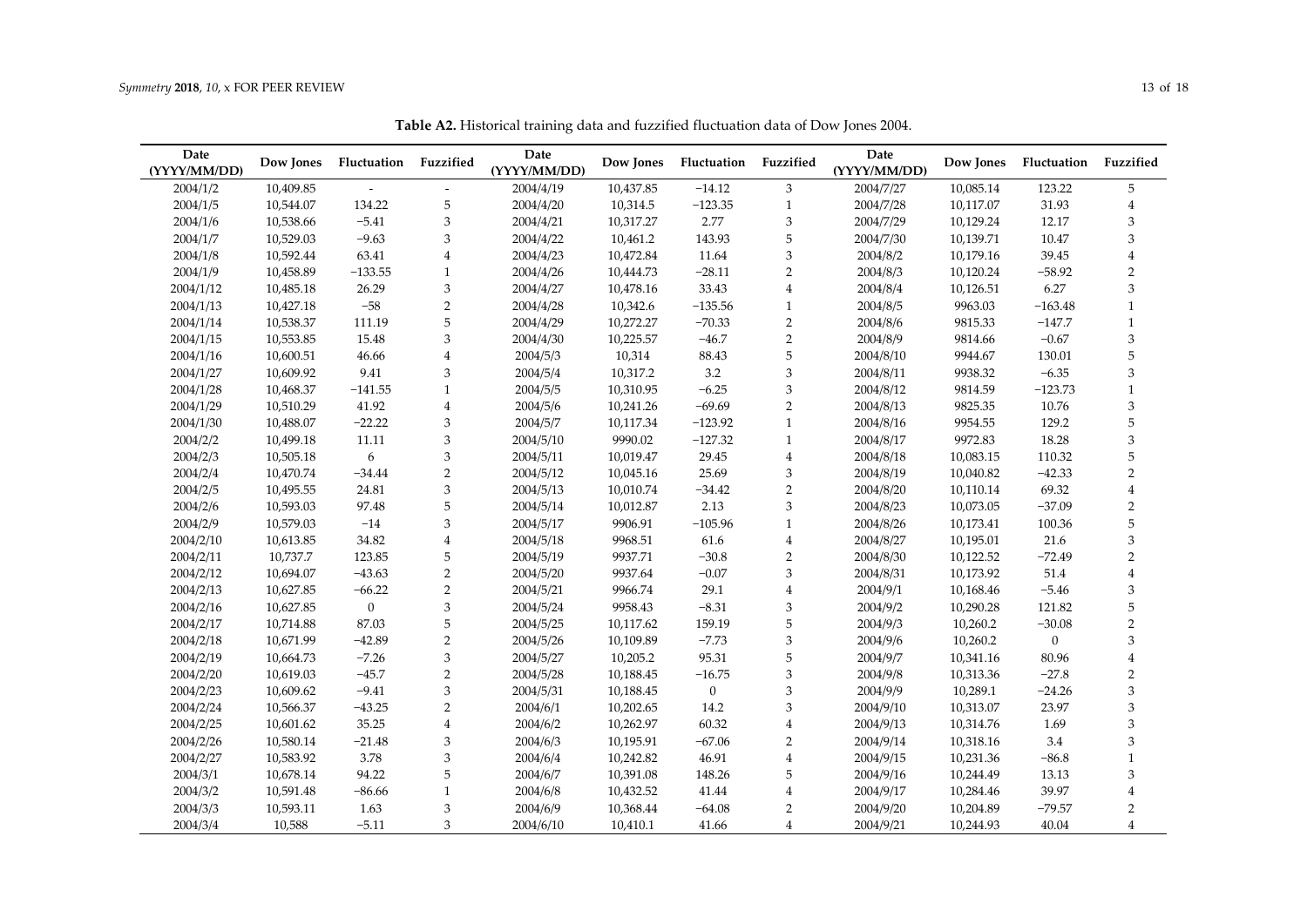| 2004/3/5  | 10,595.55 | 7.55           | 3              | 2004/6/14 | 10,334.73 | $-75.37$     | 2              | 2004/9/22  | 10,109.18 | $-135.75$ |                |
|-----------|-----------|----------------|----------------|-----------|-----------|--------------|----------------|------------|-----------|-----------|----------------|
| 2004/3/8  | 10,529.48 | $-66.07$       | 2              | 2004/6/15 | 10,380.43 | 45.7         | $\overline{4}$ | 2004/9/23  | 10,038.9  | $-70.28$  | 2              |
| 2004/3/9  | 10,456.96 | $-72.52$       | 2              | 2004/6/16 | 10,379.58 | $-0.85$      | 3              | 2004/9/24  | 10,047.24 | 8.34      | 3              |
| 2004/3/10 | 10,296.89 | $-160.07$      |                | 2004/6/17 | 10,377.52 | $-2.06$      | 3              | 2004/9/27  | 9988.54   | $-58.7$   | $\overline{2}$ |
| 2004/3/11 | 10,128.38 | $-168.51$      | 1              | 2004/6/18 | 10,416.41 | 38.89        | $\overline{4}$ | 2004/9/29  | 10,136.24 | 147.7     |                |
| 2004/3/12 | 10,240.08 | 111.7          | 5              | 2004/6/21 | 10,371.47 | $-44.94$     | $\overline{2}$ | 2004/9/30  | 10,080.27 | $-55.97$  | 2              |
| 2004/3/15 | 10,102.89 | $-137.19$      |                | 2004/6/22 | 10,395.07 | 23.6         | 3              | 2004/10/1  | 10,192.65 | 112.38    | 5              |
| 2004/3/16 | 10,184.67 | 81.78          | 5              | 2004/6/23 | 10,479.57 | 84.5         | 5              | 2004/10/4  | 10,216.54 | 23.89     | 3              |
| 2004/3/17 | 10,300.3  | 115.63         | 5              | 2004/6/24 | 10,443.81 | $-35.76$     | $\overline{2}$ | 2004/10/5  | 10,177.68 | $-38.86$  | 2              |
| 2004/3/18 | 10,295.78 | $-4.52$        | 3              | 2004/6/25 | 10,371.84 | $-71.97$     | $\overline{2}$ | 2004/10/6  | 10,239.92 | 62.24     |                |
| 2004/3/19 | 10,186.6  | $-109.18$      |                | 2004/6/28 | 10,357.09 | $-14.75$     | 3              | 2004/10/7  | 10,125.4  | $-114.52$ |                |
| 2004/3/22 | 10,064.75 | $-121.85$      | 1              | 2004/6/29 | 10,413.43 | 56.34        | $\overline{4}$ | 2004/10/8  | 10,055.2  | $-70.2$   | 2              |
| 2004/3/23 | 10,063.64 | $-1.11$        | 3              | 2004/6/30 | 10,435.48 | 22.05        | 3              | 2004/10/11 | 10,081.97 | 26.77     | 3              |
| 2004/3/24 | 10,048.23 | $-15.41$       | 3              | 2004/7/1  | 10,334.16 | $-101.32$    | 1              | 2004/10/12 | 10,077.18 | $-4.79$   | 3              |
| 2004/3/25 | 10,218.82 | 170.59         | 5              | 2004/7/2  | 10,282.83 | $-51.33$     | $\overline{2}$ | 2004/10/13 | 10,002.33 | $-74.85$  | 2              |
| 2004/3/26 | 10,212.97 | $-5.85$        | 3              | 2004/7/5  | 10,282.83 | $\mathbf{0}$ | 3              | 2004/10/14 | 9894.45   | $-107.88$ |                |
| 2004/3/29 | 10,329.63 | 116.66         | 5              | 2004/7/6  | 10,219.34 | $-63.49$     | $\overline{2}$ | 2004/10/15 | 9933.38   | 38.93     |                |
| 2004/3/30 | 10,381.7  | 52.07          | 4              | 2004/7/7  | 10,240.29 | 20.95        | 3              | 2004/10/18 | 9956.32   | 22.94     | 3              |
| 2004/3/31 | 10,357.7  | $-24$          | 3              | 2004/7/8  | 10,171.56 | $-68.73$     | $\overline{2}$ | 2004/10/19 | 9897.62   | $-58.7$   | $\mathfrak{D}$ |
| 2004/4/1  | 10,373.33 | 15.63          | 3              | 2004/7/9  | 10,213.22 | 41.66        | $\overline{4}$ | 2004/10/20 | 9886.93   | $-10.69$  | 3              |
| 2004/4/2  | 10,470.59 | 97.26          | 5              | 2004/7/12 | 10,238.22 | 25           | 3              | 2004/10/21 | 9865.76   | $-21.17$  | 3              |
| 2004/4/5  | 10,558.37 | 87.78          | 5              | 2004/7/13 | 10,247.59 | 9.37         | 3              | 2004/10/22 | 9757.81   | $-107.95$ |                |
| 2004/4/6  | 10,570.81 | 12.44          | 3              | 2004/7/14 | 10,208.8  | $-38.79$     | $\overline{2}$ | 2004/10/26 | 9888.48   | 130.67    | 5              |
| 2004/4/7  | 10,480.15 | $-90.66$       |                | 2004/7/15 | 10,163.16 | $-45.64$     | $\overline{2}$ | 2004/10/27 | 10,002.03 | 113.55    | 5              |
| 2004/4/8  | 10,442.03 | $-38.12$       | $\overline{2}$ | 2004/7/16 | 10,139.78 | $-23.38$     | 3              | 2004/10/28 | 10,004.54 | 2.51      | 3              |
| 2004/4/9  | 10,442.03 | $\overline{0}$ | 3              | 2004/7/19 | 10,094.06 | $-45.72$     | 2              | 2004/10/29 | 10,027.47 | 22.93     | 3              |
| 2004/4/12 | 10,515.56 | 73.53          | 4              | 2004/7/20 | 10,149.07 | 55.01        | $\overline{4}$ |            |           |           |                |
| 2004/4/13 | 10,381.28 | $-134.28$      |                | 2004/7/21 | 10,046.13 | $-102.94$    | $\mathbf{1}$   |            |           |           |                |
| 2004/4/14 | 10,377.95 | $-3.33$        | 3              | 2004/7/22 | 10,050.33 | 4.2          | 3              |            |           |           |                |
| 2004/4/15 | 10,397.46 | 19.51          | 3              | 2004/7/23 | 9962.22   | $-88.11$     | 1              |            |           |           |                |
| 2004/4/16 | 10,451.97 | 54.51          |                | 2004/7/26 | 9961.92   | $-0.3$       | 3              |            |           |           |                |
|           |           |                |                |           |           |              |                |            |           |           |                |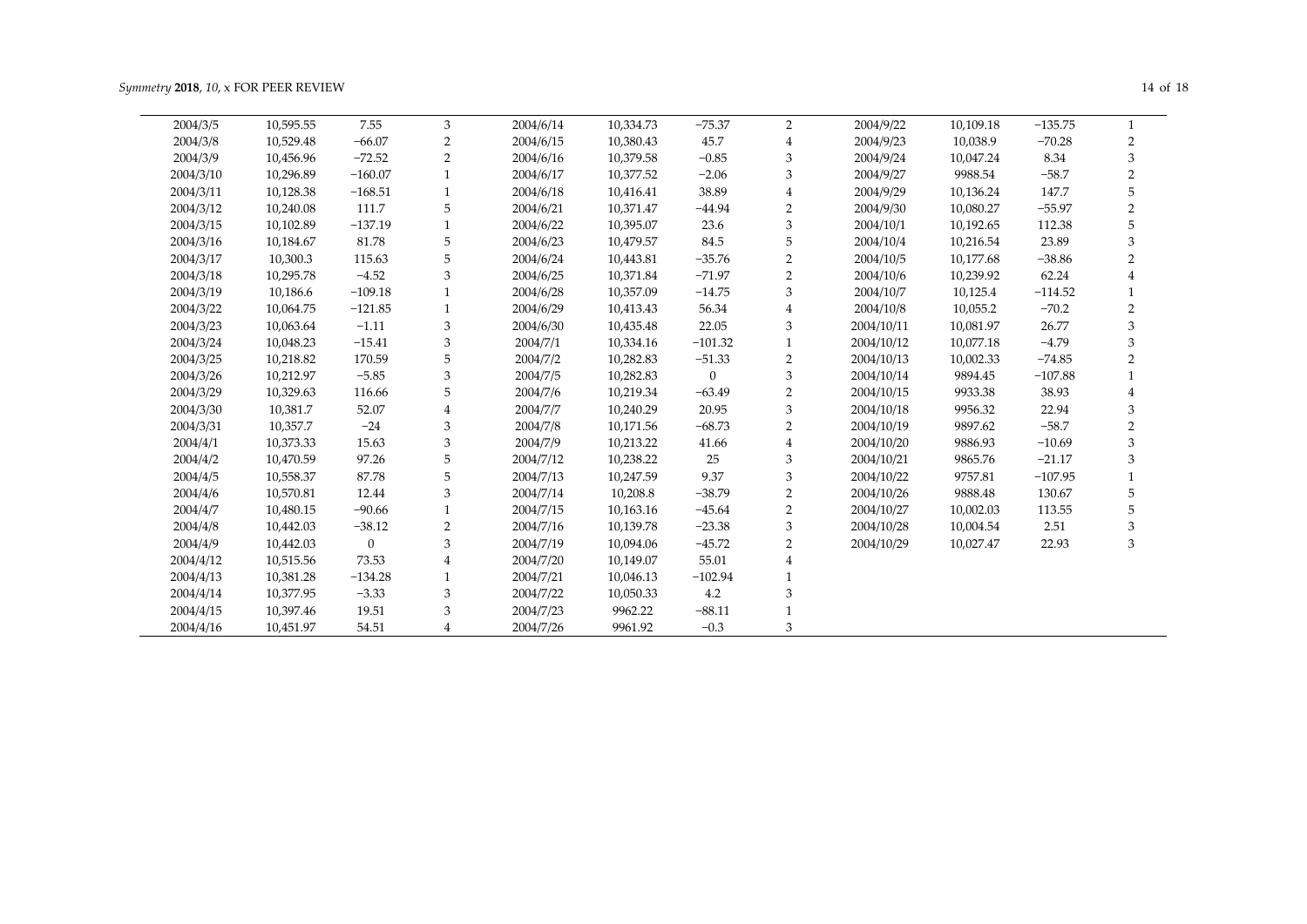**Table A3.** Multi-valued neutrosophic logical relationships (MNLRs) for testing data of TAIEX 2004.

| <b>MNLRs</b>                                                                   | <b>MNLRs</b>                                                                   | <b>MNLRs</b>                                                                   |
|--------------------------------------------------------------------------------|--------------------------------------------------------------------------------|--------------------------------------------------------------------------------|
| $\{(0.00, 0.33), (0.50, 0.00), (0.50, 0.67)\}\rightarrow (0, 0.5, 0.5)$        | $\{(0.00, 0.33), (0.83, 0.33), (0.17, 0.33)\}\rightarrow (0, 1, 0)$            | $\{(0.17, 0.00), (0.83, 0.67), (0.00, 0.33)\}\rightarrow (0.25, 0.75, 0)$      |
| $\{(0.00, 0.00), (0.17, 0.33), (0.83, 0.67)\}\rightarrow (0.0.5, 0.5)$         | $\{(0.17, 0.17), (0.67, 0.50), (0.17, 0.33)\}\rightarrow (0.0.75, 0.25)$       | $\{(0.17, 0.00), (0.67, 0.83), (0.17, 0.17)\}\rightarrow (0.17, 0.83, 0)$      |
| $\{(0.50, 0.00), (0.17, 0.17), (0.33, 0.83)\}\rightarrow (0.5, 0.5, 0)$        | $\{(0.17, 0.17), (0.33, 0.83), (0.50, 0.00)\}\rightarrow (0.2, 0.7, 0.1)$      | $\{(0.33, 0.00), (0.67, 0.67), (0.00, 0.33)\}\rightarrow (0.5, 0.5, 0)$        |
| $\{(0.00, 0.00), (0.17, 0.50), (0.83, 0.50)\}\rightarrow (0.5, 0.5, 0)$        | $\{(0.33, 0.17), (0.50, 0.50), (0.17, 0.33)\}\rightarrow (0.5, 0.5, 0)$        | $\{(0.00, 0.33), (0.83, 0.50), (0.17, 0.17)\}\rightarrow (0.5, 0.5, 0)$        |
| $\{(0.00, 0.00), (0.33, 0.50), (0.67, 0.50)\}\rightarrow (0.1, 0)$             | $\{(0.17, 0.33), (0.33, 0.67), (0.50, 0.00)\}\rightarrow (0.1, 0)$             | $\{(0.17, 0.17), (0.67, 0.67), (0.17, 0.17)\}\rightarrow (0.2, 0.7, 0.1)$      |
| $\{(0.00, 0.00), (0.33, 0.33), (0.67, 0.67)\}\rightarrow (0.5, 0.5, 0)$        | $\{(0.50, 0.00), (0.33, 0.67), (0.17, 0.33)\}\rightarrow (0.0.5, 0.5)$         | $\{(0.00, 0.50), (0.83, 0.33), (0.17, 0.17)\}\rightarrow (1, 0, 0)$            |
| $\{(0.33, 0.00), (0.33, 0.33), (0.33, 0.67)\}\rightarrow (0, 0, 1)$            | $\{(0.50, 0.00), (0.17, 0.83), (0.33, 0.17)\}\rightarrow (1, 0, 0)$            | $\{(0.33, 0.17), (0.50, 0.67), (0.17, 0.17)\}\rightarrow (0.25, 0.41, 0.33)$   |
| $\{(0.17, 0.00), (0.17, 0.67), (0.67, 0.33)\}\rightarrow (0.0.5, 0.5)$         | $\{(0.17, 0.33), (0.67, 0.33), (0.17, 0.33)\}\rightarrow (0.1, 0)$             | $\{(0.50, 0.17), (0.33, 0.67), (0.17, 0.17)\}\rightarrow (1, 0, 0)$            |
| $\{(0.50, 0.17), (0.17, 0.17), (0.33, 0.67)\}\rightarrow (0.5, 0.5, 0)$        | $\{(0.33, 0.33), (0.50, 0.33), (0.17, 0.33)\}\rightarrow (0.1, 0)$             | $\{(0.50, 0.17), (0.50, 0.50), (0.00, 0.33)\}\rightarrow (1, 0, 0)$            |
| $\{(0.17, 0.17), (0.17, 0.50), (0.67, 0.33)\}\rightarrow (1, 0, 0)$            | $\{(0.33, 0.33), (0.17, 0.67), (0.50, 0.00)\}\rightarrow (0.5, 0.5, 0)$        | $\{(0.67, 0.17), (0.17, 0.67), (0.17, 0.17)\}\rightarrow (0.1, 0)$             |
| $\{(0.00, 0.17), (0.33, 0.33), (0.67, 0.50)\}\rightarrow (0.0, 1)$             | $\{(0.50, 0.33), (0.33, 0.33), (0.17, 0.33)\}\rightarrow (1, 0, 0)$            | $\{(0.50, 0.33), (0.50, 0.33), (0.00, 0.33)\}\rightarrow (0.0.5, 0.5)$         |
| $\{(0.00, 0.33), (0.17, 0.33), (0.83, 0.33)\}\rightarrow (1, 0, 0)$            | $\{(0.50, 0.50), (0.17, 0.33), (0.33, 0.17)\}\rightarrow (0.5, 0.5, 0)$        | $\{(0.17, 0.50), (0.67, 0.50), (0.17, 0.00)\}\rightarrow (0.25, 0.5, 0.25)$    |
| $\{(0.17, 0.00), (0.67, 0.17), (0.17, 0.83)\}\rightarrow (0.0.5, 0.5)$         | $\{(0.33, 0.17), (0.67, 0.33), (0.00, 0.50)\}\rightarrow (0.1, 0)$             | $\{(0.33, 0.50), (0.50, 0.50), (0.17, 0.00)\}\rightarrow (0.1, 0)$             |
| $\{(0.00, 0.33), (0.67, 0.00), (0.33, 0.67)\}\rightarrow (0, 0, 1)$            | $\{(0.00, 0.00), (1.00, 0.67), (0.00, 0.33)\}\rightarrow (0.0.25, 0.75)$       | $\{(0.17, 0.67), (0.67, 0.33), (0.17, 0.00)\}\rightarrow (1, 0, 0)$            |
| $\{(0.00, 0.67), (0.33, 0.00), (0.67, 0.33)\}\rightarrow (0.1, 0)$             | $\{(0.33, 0.00), (0.33, 1.00), (0.33, 0.00)\}\rightarrow (0.0.25, 0.75)$       | $\{(0.33, 0.67), (0.50, 0.33), (0.17, 0.00)\}\rightarrow (0.1, 0)$             |
| $\{(0.00, 0.33), (0.17, 0.50), (0.83, 0.17)\}\rightarrow (0.5, 0.5, 0)$        | $\{(0.17, 0.17), (0.83, 0.50), (0.00, 0.33)\}\rightarrow (0.0.83, 0.17)$       | $\{(0.50, 0.50), (0.50, 0.33), (0.00, 0.17)\}\rightarrow (0.17, 0.67, 0.17)$   |
| $\{(0.00, 0.17), (0.33, 0.67), (0.67, 0.17)\}\rightarrow (0.5, 0.5, 0)$        | $\{(0.33, 0.17), (0.67, 0.50), (0.00, 0.33)\}\rightarrow (0.0.5, 0.5)$         | $\{(0.67, 0.33), (0.33, 0.50), (0.00, 0.17)\}\rightarrow (0.1, 0)$             |
| $\{(0.00, 0.17), (0.67, 0.33), (0.33, 0.50)\}\rightarrow (0.0.5, 0.5)$         | $\{(0.33, 0.33), (0.67, 0.33), (0.00, 0.33)\}\rightarrow (0.0.5, 0.5)$         | $\{(0.00, 0.17), (1.00, 0.83), (0.00, 0.00)\}\rightarrow (0.125, 0.75, 0.125)$ |
| $\{(0.00, 0.17), (0.50, 0.50), (0.50, 0.33)\}\rightarrow (0.5, 0.5, 0)$        | $\{(0.50, 0.17), (0.50, 0.50), (0.00, 0.33)\}\rightarrow (0.0, 1)$             | $\{(0.00, 0.33), (1.00, 0.67), (0.00, 0.00)\}\rightarrow (0.5, 0.5, 0)$        |
| $\{(0.33, 0.00), (0.50, 0.33), (0.17, 0.67)\}\rightarrow (0.1, 0)$             | $\{(0.33, 0.17), (0.33, 0.83), (0.33, 0.00)\}\rightarrow (0.0.5, 0.5)$         | $\{(0.17, 0.33), (0.83, 0.67), (0.00, 0.00)\}\rightarrow (0.1, 0)$             |
| $\{(0.00, 0.67), (0.50, 0.00), (0.50, 0.33)\}\rightarrow (1, 0, 0)$            | $\{(0.17, 0.67), (0.50, 0.33), (0.33, 0.00)\}\rightarrow (0.1, 0)$             | $\{(0.17, 0.50), (0.83, 0.50), (0.00, 0.00)\}\rightarrow (0.67, 0.17, 0.17)$   |
| $\{(0.50, 0.00), (0.17, 0.50), (0.33, 0.50)\}\rightarrow (0.0, 1)$             | $\{(0.67, 0.33), (0.33, 0.33), (0.00, 0.33)\}\rightarrow (0.0.5, 0.5)$         | $\{(0.50, 0.50), (0.50, 0.50), (0.00, 0.00)\}\rightarrow (0.0.5, 0.5)$         |
| $\{(0.17, 0.17), (0.17, 0.67), (0.67, 0.17)\}\rightarrow (0.0.5, 0.5)$         | $\{(0.00, 0.00), (0.67, 0.67), (0.33, 0.33)\}\rightarrow (0.0.25, 0.75)$       | $\{(0.67, 0.67), (0.33, 0.33), (0.00, 0.00)\}\rightarrow (0.1, 0)$             |
| $\{(0.17, 0.17), (0.50, 0.33), (0.33, 0.50)\}\rightarrow (0.1, 0)$             | $\{(0.00, 0.33), (0.50, 0.50), (0.50, 0.17)\}\rightarrow (0.5, 0.5, 0)$        | $\{(0.00, 0.67), (0.67, 0.00), (0.33, 0.33)\}\rightarrow (0.5, 0.5, 0)$        |
| $\{(0.17, 0.33), (0.17, 0.50), (0.67, 0.17)\}\rightarrow (1, 0, 0)$            | $\{(0.33, 0.00), (0.33, 0.83), (0.33, 0.17)\}\rightarrow (0.5, 0.5, 0)$        | $\{(0.17, 0.00), (0.50, 0.33), (0.33, 0.67)\}\rightarrow (0.1, 0)$             |
| $\{(0.17, 0.00), (0.50, 0.67), (0.33, 0.33)\}\rightarrow (0.25, 0.625, 0.125)$ | $\{(0.00, 0.33), (0.67, 0.50), (0.33, 0.17)\}\rightarrow (0.0.5, 0.5)$         | $\{(0.00, 0.17), (0.50, 0.33), (0.50, 0.50)\}\rightarrow (0.0, 1)$             |
| $\{(0.00, 0.17), (0.33, 0.83), (0.67, 0.00)\}\rightarrow (0.0.25, 0.75)$       | $\{(0.00, 0.17), (0.67, 0.67), (0.33, 0.17)\}\rightarrow (0.25, 0.625, 0.125)$ | $\{(0.00, 0.17), (0.50, 0.50), (0.50, 0.33)\}\rightarrow (0.0, 1)$             |
| $\{(0.33, 0.00), (0.67, 0.33), (0.00, 0.67)\}\rightarrow (0.1, 0)$             | $\{(0.33, 0.33), (0.50, 0.33), (0.17, 0.33)\}\rightarrow (0.1, 0)$             | $\{(0.00, 0.00), (0.67, 0.50), (0.33, 0.50)\}\rightarrow (0.5, 0.5, 0)$        |
| $\{(0.00, 0.33), (0.67, 0.33), (0.33, 0.33)\}\rightarrow (0.1, 0)$             | $\{(0.00, 0.00), (0.83, 0.83), (0.17, 0.17)\}\rightarrow (0.5, 0.5, 0)$        | $\{(0.00, 0.00), (0.83, 0.50), (0.17, 0.50)\}\rightarrow (0.33, 0.33, 0.33)$   |
| $\{(0.17, 0.17), (0.50, 0.50), (0.33, 0.33)\}\rightarrow (0.1, 0)$             | $\{(0.33, 0.33), (0.50, 0.50), (0.17, 0.17)\}\rightarrow (0.1, 0)$             | $\{(0.17, 0.00), (0.33, 0.83), (0.50, 0.17)\}\rightarrow (0.0, 1)$             |
| $\{(0.00, 0.67), (0.67, 0.00), (0.33, 0.33)\}\rightarrow (0.5, 0.5, 0)$        | $\{(0.33, 0.67), (0.50, 0.17), (0.17, 0.17)\}\rightarrow (1, 0, 0)$            | $\{(0.17, 0.00), (0.67, 0.50), (0.17, 0.50)\}\rightarrow (0.25, 0.5, 0.25)$    |
| $\{(0.33, 0.17), (0.33, 0.50), (0.33, 0.33)\}\rightarrow (0.0.5, 0.5)$         | $\{(0.17, 0.00), (0.50, 1.00), (0.33, 0.00)\}\rightarrow (0.1, 0)$             | $\{(0.33, 0.00), (0.50, 0.50), (0.17, 0.50)\}\rightarrow (0.1, 0)$             |
| $\{(0.17, 0.00), (0.50, 0.33), (0.33, 0.67)\}\rightarrow (0.1, 0)$             | $\{(0.17, 0.00), (0.83, 0.67), (0.00, 0.33)\}\rightarrow (0.25, 0.75, 0)$      | $\{(0.33, 0.33), (0.17, 0.50), (0.50, 0.17)\}\rightarrow (0, 0, 1)$            |
| $\{(0.00, 0.17), (0.50, 0.33), (0.50, 0.50)\}\rightarrow (0.0, 1)$             | $\{(0.17, 0.00), (0.67, 0.83), (0.17, 0.17)\}\rightarrow (0.17, 0.83, 0)$      | $\{(0.00,0.00), (0.83,0.67), (0.17,0.33)\}\rightarrow (0.125,0.5625,0.3125)$   |
| $\{(0.00, 0.17), (0.50, 0.50), (0.50, 0.33)\}\rightarrow (0.0, 1)$             | $\{(0.33, 0.00), (0.67, 0.67), (0.00, 0.33)\}\rightarrow (0.5, 0.5, 0)$        | $\{(0.17, 0.00), (0.83, 0.50), (0.00, 0.50)\}\rightarrow (0.25, 0.25, 0.5)$    |
| $\{(0.00, 0.00), (0.67, 0.50), (0.33, 0.50)\}\rightarrow (0.5, 0.5, 0)$        | $\{(0.00, 0.33), (0.83, 0.50), (0.17, 0.17)\}\rightarrow (0.5, 0.5, 0)$        | $\{(0.00, 0.00), (1.00, 0.83), (0.00, 0.17)\}\rightarrow (0.5, 0.5, 0)$        |
| $\{(0.00, 0.00), (0.83, 0.50), (0.17, 0.50)\}\rightarrow (0.33, 0.33, 0.33)$   | $\{(0.17, 0.17), (0.67, 0.67), (0.17, 0.17)\}\rightarrow (0.2, 0.7, 0.1)$      | $\{(0.17, 0.00), (0.83, 0.83), (0.00, 0.17)\}\rightarrow (0.0.75, 0.25)$       |
| $\{(0.17, 0.00), (0.33, 0.83), (0.50, 0.17)\}\rightarrow (0, 0, 1)$            | $\{(0.00, 0.50), (0.83, 0.33), (0.17, 0.17)\}\rightarrow (1, 0, 0)$            | $\{(0.00, 0.17), (1.00, 0.67), (0.00, 0.17)\}\rightarrow (0.5, 0.5, 0)$        |
| $\{(0.17, 0.00), (0.67, 0.50), (0.17, 0.50)\}\rightarrow (0.25, 0.5, 0.25)$    | $\{(0.33, 0.17), (0.50, 0.67), (0.17, 0.17)\}\rightarrow (0.25, 0.41, 0.33)$   | $\{(0.00, 0.33), (0.83, 0.67), (0.17, 0.00)\}\rightarrow (0.25, 0.5, 0.25)$    |
| $\{(0.33, 0.00), (0.50, 0.50), (0.17, 0.50)\}\rightarrow (0.1, 0)$             | $\{(0.50, 0.17), (0.33, 0.67), (0.17, 0.17)\}\rightarrow (1, 0, 0)$            | $\{(0.17, 0.17), (0.67, 0.83), (0.17, 0.00)\}\rightarrow (0.0.81, 0.19)$       |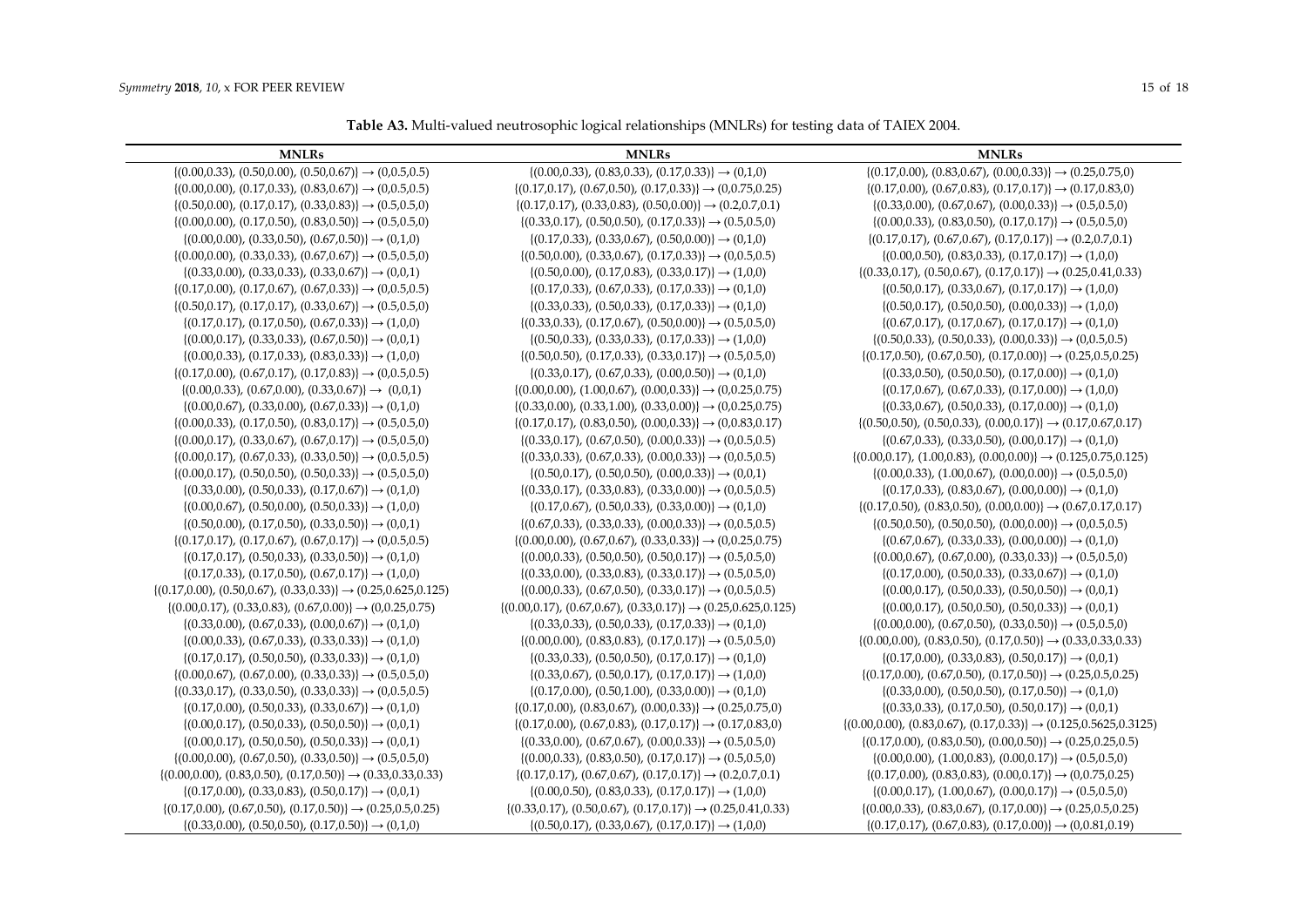| $\{(0.33, 0.33), (0.17, 0.50), (0.50, 0.17)\}\rightarrow (0, 0, 1)$               | $\{(0.50, 0.17), (0.50, 0.50), (0.00, 0.33)\}\rightarrow (1, 0, 0)$            | $\{(0.17, 0.33), (0.83, 0.50), (0.00, 0.17)\}\rightarrow (0.375, 0.625, 0)$ |
|-----------------------------------------------------------------------------------|--------------------------------------------------------------------------------|-----------------------------------------------------------------------------|
| $\{(0.00, 0.00), (0.83, 0.67), (0.17, 0.33)\}\rightarrow (0.125, 0.5625, 0.3125)$ | $\{(0.67, 0.17), (0.17, 0.67), (0.17, 0.17)\}\rightarrow (0.1, 0)$             | $\{(0.33, 0.17), (0.50, 0.83), (0.17, 0.00)\}\rightarrow (0.1, 0)$          |
| $\{(0.17, 0.00), (0.83, 0.50), (0.00, 0.50)\}\rightarrow (0.25, 0.25, 0.5)$       | $\{(0.50, 0.33), (0.50, 0.33), (0.00, 0.33)\}\rightarrow (0.0.5, 0.5)$         | $\{(0.33, 0.17), (0.67, 0.67), (0.00, 0.17)\}\rightarrow (0.75, 0.25, 0)$   |
| $\{(0.00, 0.33), (0.50, 0.00), (0.50, 0.67)\}\rightarrow (0.0.5, 0.5)$            | $\{(0.00, 0.33), (0.83, 0.33), (0.17, 0.33)\}\rightarrow (0.1, 0)$             | $\{(0.33, 0.33), (0.67, 0.50), (0.00, 0.17)\}\rightarrow (0.1, 0)$          |
| $\{(0.00, 0.00), (0.17, 0.33), (0.83, 0.67)\}\rightarrow (0.0.5, 0.5)$            | $\{(0.17, 0.17), (0.67, 0.50), (0.17, 0.33)\}\rightarrow (0.0.75, 0.25)$       | $\{(0.50, 0.17), (0.33, 0.83), (0.17, 0.00)\}\rightarrow (0.0.5, 0.5)$      |
| $\{(0.50, 0.00), (0.17, 0.17), (0.33, 0.83)\}\rightarrow (0.5, 0.5, 0)$           | $\{(0.17, 0.17), (0.33, 0.83), (0.50, 0.00)\}\rightarrow (0.2, 0.7, 0.1)$      | $\{(0.50, 0.33), (0.50, 0.67), (0.00, 0.00)\}\rightarrow (0.1, 0.7, 0.2)$   |
| $\{(0.00, 0.00), (0.17, 0.50), (0.83, 0.50)\}\rightarrow (0.5, 0.5, 0)$           | $\{(0.33, 0.17), (0.50, 0.50), (0.17, 0.33)\}\rightarrow (0.5, 0.5, 0)$        | $\{(0.17, 0.67), (0.83, 0.33), (0.00, 0.00)\}\rightarrow (1, 0, 0)$         |
| $\{(0.00, 0.00), (0.33, 0.50), (0.67, 0.50)\}\rightarrow (0.1, 0)$                | $\{(0.17, 0.33), (0.33, 0.67), (0.50, 0.00)\}\rightarrow (0.1, 0)$             | $\{(0.33, 0.67), (0.67, 0.33), (0.00, 0.00)\}\rightarrow (0.0.5, 0.5)$      |
| $\{(0.33, 0.00), (0.33, 0.33), (0.33, 0.67)\}\rightarrow (0, 0, 1)$               | $\{(0.50, 0.00), (0.17, 0.83), (0.33, 0.17)\}\rightarrow (1, 0, 0)$            | $\{(0.17, 0.00), (0.50, 1.00), (0.33, 0.00)\}\rightarrow (0.1, 0)$          |
| $\{(0.17, 0.00), (0.17, 0.67), (0.67, 0.33)\}\rightarrow (0.0.5, 0.5)$            | $\{(0.17, 0.33), (0.67, 0.33), (0.17, 0.33)\}\rightarrow (0.1, 0)$             | $\{(0.50, 0.17), (0.17, 0.33), (0.33, 0.50)\}\rightarrow (0.0.5, 0.5)$      |
| $\{(0.50, 0.17), (0.17, 0.17), (0.33, 0.67)\}\rightarrow (0.5, 0.5, 0)$           | $\{(0.33, 0.33), (0.50, 0.33), (0.17, 0.33)\}\rightarrow (0.1, 0)$             | $\{(0.17, 0.33), (0.50, 0.33), (0.33, 0.33)\}\rightarrow (0.5, 0.5, 0)$     |
| $\{(0.17, 0.17), (0.17, 0.50), (0.67, 0.33)\}\rightarrow (1, 0, 0)$               | $\{(0.33, 0.33), (0.17, 0.67), (0.50, 0.00)\}\rightarrow (0.5, 0.5, 0)$        | $\{(0.33, 0.17), (0.33, 0.50), (0.33, 0.33)\}\rightarrow (0.0.5, 0.5)$      |
| $\{(0.00, 0.17), (0.33, 0.33), (0.67, 0.50)\}\rightarrow (0.0, 1)$                | $\{(0.50, 0.33), (0.33, 0.33), (0.17, 0.33)\}\rightarrow (1, 0, 0)$            | $\{(0.00, 0.00), (0.33, 0.33), (0.67, 0.67)\}\rightarrow (0.5, 0.5, 0)$     |
| $\{(0.00, 0.33), (0.17, 0.33), (0.83, 0.33)\}\rightarrow (1, 0, 0)$               | $\{(0.50, 0.50), (0.17, 0.33), (0.33, 0.17)\}\rightarrow (0.5, 0.5, 0)$        | $\{(0.50, 0.00), (0.33, 0.67), (0.17, 0.33)\}\rightarrow (0.0.5, 0.5)$      |
| $\{(0.17, 0.00), (0.67, 0.17), (0.17, 0.83)\}\rightarrow (0.0.5, 0.5)$            | $\{(0.33, 0.17), (0.67, 0.33), (0.00, 0.50)\}\rightarrow (0.1, 0)$             | $\{(0.33, 0.67), (0.50, 0.17), (0.17, 0.17)\}\rightarrow (1, 0, 0)$         |
| $\{(0.00, 0.33), (0.67, 0.00), (0.33, 0.67)\}\rightarrow (0, 0, 1)$               | $\{(0.00, 0.00), (1.00, 0.67), (0.00, 0.33)\}\rightarrow (0.0.25, 0.75)$       |                                                                             |
| $\{(0.00, 0.67), (0.33, 0.00), (0.67, 0.33)\}\rightarrow (0.1, 0)$                | $\{(0.33, 0.00), (0.33, 1.00), (0.33, 0.00)\}\rightarrow (0.0.25, 0.75)$       |                                                                             |
| $\{(0.00, 0.33), (0.17, 0.50), (0.83, 0.17)\}\rightarrow (0.5, 0.5, 0)$           | $\{(0.17, 0.17), (0.83, 0.50), (0.00, 0.33)\}\rightarrow (0.0.83, 0.17)$       |                                                                             |
| $\{(0.00, 0.17), (0.33, 0.67), (0.67, 0.17)\}\rightarrow (0.5, 0.5, 0)$           | $\{(0.33, 0.17), (0.67, 0.50), (0.00, 0.33)\}\rightarrow (0.0.5, 0.5)$         |                                                                             |
| $\{(0.00, 0.17), (0.67, 0.33), (0.33, 0.50)\}\rightarrow (0.0.5, 0.5)$            | $\{(0.33, 0.33), (0.67, 0.33), (0.00, 0.33)\}\rightarrow (0.0.5, 0.5)$         |                                                                             |
| $\{(0.00, 0.17), (0.50, 0.50), (0.50, 0.33)\}\rightarrow (0.5, 0.5, 0)$           | $\{(0.50, 0.17), (0.50, 0.50), (0.00, 0.33)\}\rightarrow (0.0, 1)$             |                                                                             |
| $\{(0.33, 0.00), (0.50, 0.33), (0.17, 0.67)\}\rightarrow (0.1, 0)$                | $\{(0.33, 0.17), (0.33, 0.83), (0.33, 0.00)\}\rightarrow (0.0.5, 0.5)$         |                                                                             |
| $\{(0.00, 0.67), (0.50, 0.00), (0.50, 0.33)\}\rightarrow (1, 0, 0)$               | $\{(0.17, 0.67), (0.50, 0.33), (0.33, 0.00)\}\rightarrow (0.1, 0)$             |                                                                             |
| $\{(0.50, 0.00), (0.17, 0.50), (0.33, 0.50)\}\rightarrow (0.0, 1)$                | $\{(0.67, 0.33), (0.33, 0.33), (0.00, 0.33)\}\rightarrow (0.0.5, 0.5)$         |                                                                             |
| $\{(0.17, 0.17), (0.17, 0.67), (0.67, 0.17)\}\rightarrow (0.0.5, 0.5)$            | $\{(0.00, 0.00), (0.67, 0.67), (0.33, 0.33)\}\rightarrow (0.0.25, 0.75)$       |                                                                             |
| $\{(0.17, 0.17), (0.50, 0.33), (0.33, 0.50)\}\rightarrow (0.1, 0)$                | $\{(0.00, 0.33), (0.50, 0.50), (0.50, 0.17)\}\rightarrow (0.5, 0.5, 0)$        |                                                                             |
| $\{(0.50, 0.17), (0.17, 0.33), (0.33, 0.50)\}\rightarrow (0.0.5, 0.5)$            | $\{(0.17, 0.33), (0.50, 0.33), (0.33, 0.33)\}\rightarrow (0.5, 0.5, 0)$        |                                                                             |
| $\{(0.17, 0.33), (0.17, 0.50), (0.67, 0.17)\}\rightarrow (1, 0, 0)$               | $\{(0.33, 0.00), (0.33, 0.83), (0.33, 0.17)\}\rightarrow (0.5, 0.5, 0)$        |                                                                             |
| $\{(0.17, 0.00), (0.50, 0.67), (0.33, 0.33)\}\rightarrow (0.25, 0.625, 0.125)$    | $\{(0.00, 0.33), (0.67, 0.50), (0.33, 0.17)\}\rightarrow (0, 0.5, 0.5)$        |                                                                             |
| $\{(0.00, 0.17), (0.33, 0.83), (0.67, 0.00)\}\rightarrow (0.0.25, 0.75)$          | $\{(0.00, 0.17), (0.67, 0.67), (0.33, 0.17)\}\rightarrow (0.25, 0.625, 0.125)$ |                                                                             |
| $\{(0.33, 0.00), (0.67, 0.33), (0.00, 0.67)\}\rightarrow (0.1, 0)$                | $\{(0.33, 0.33), (0.50, 0.33), (0.17, 0.33)\}\rightarrow (0.1, 0)$             |                                                                             |
| $\{(0.00, 0.33), (0.67, 0.33), (0.33, 0.33)\}\rightarrow (0.1, 0)$                | $\{(0.00, 0.00), (0.83, 0.83), (0.17, 0.17)\}\rightarrow (0.5, 0.5, 0)$        |                                                                             |
| $\{(0.17, 0.17), (0.50, 0.50), (0.33, 0.33)\}\rightarrow (0.1, 0)$                | $\{(0.33, 0.33), (0.50, 0.50), (0.17, 0.17)\}\rightarrow (0.1, 0)$             |                                                                             |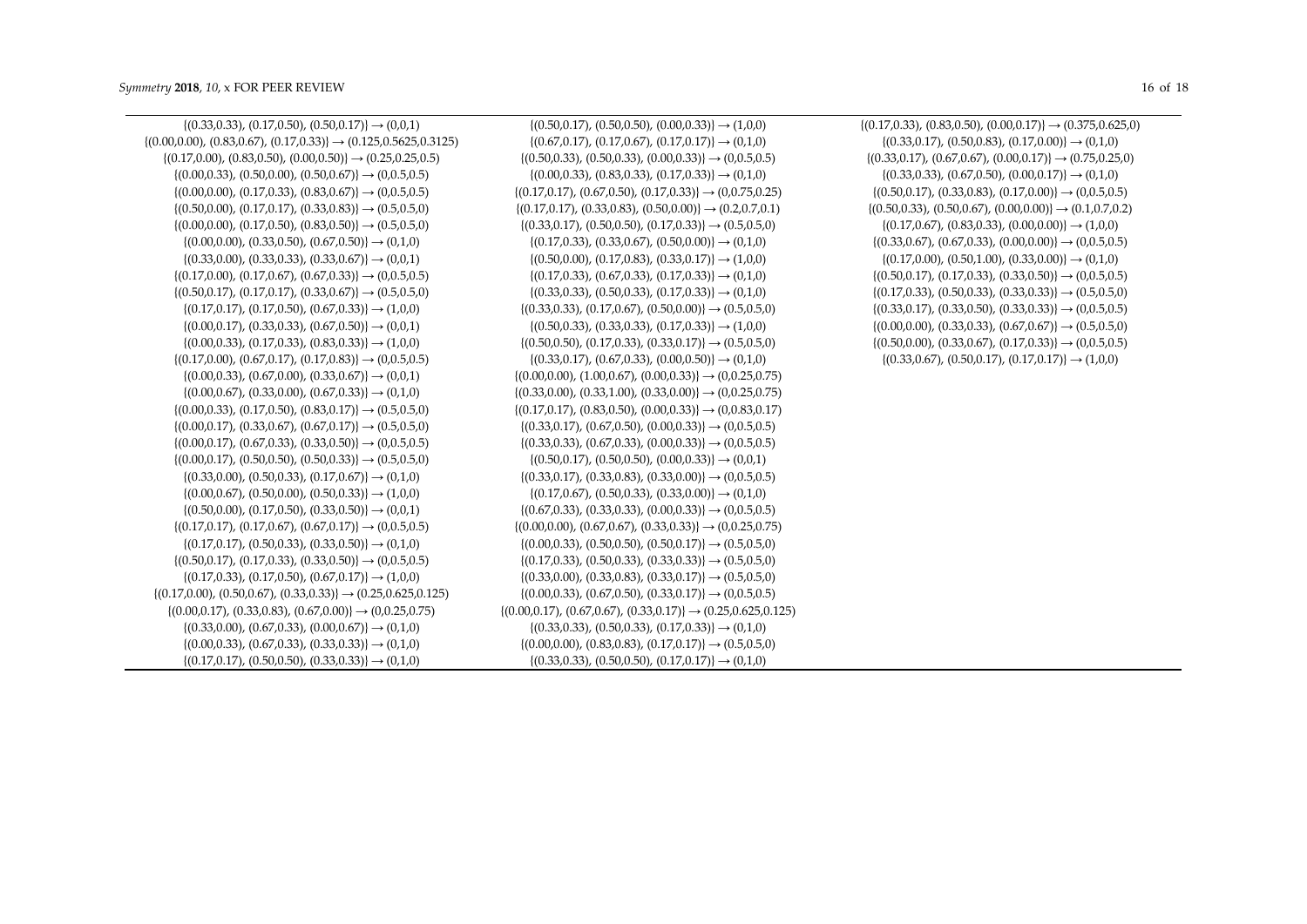#### **References**

- 1. Robinson, P.M. *Time Series with Long Memory*; Oxford University Press: New York, NY, USA, 2003.
- 2. Brown, R.G. *Smoothing, Forecasting and Prediction of Discrete Time Series*; Courier Corporation: Chelmsford, MA, USA, 2004; p. 127.
- 3. Box, G.E.P.; Jenkins, G.M.; Reinsel, G.C. Time Series Analysis: Forecasting and Control (Revised Edition). *J. Mark. Res.* **1994**, *14*, 199–201.
- 4. Song, Q.; Chissom, B.S. Fuzzy time series and its models. *Fuzzy Sets Syst.* **1993**, *3*, 269–277.
- 5. Song, Q.; Chissom, B.S. Forecasting enrollments with fuzzy time series—Part I. *Fuzzy Sets Syst.* **1993**, *54*, 1–9.
- 6. Schuster, A. On the Periodicities of Sunspots. *Philos. Trans. R. Soc. Lond.* **1906**, *206*, 69–100.
- 7. Yule, G.U. On a Method of Investigating Periodicities in Disturbed Series, with Special Reference to Wolfer's Sunspot Numbers. *Philos. Trans. R. Soc. Lond.* **1927**, *226*, 267–298.
- 8. Chen, S.-M. Forecasting enrollments based on fuzzy time series. *Fuzzy Sets Syst.* **1996**, *81*, 311–319.
- 9. Chen, S.-M. Forecasting enrollments based on high-order fuzzy time series. *J. Cybern.* **2002**, *33*, 1–16.
- 10. Chen, S.-M.; Chung, N.Y. Forecasting enrollments using high-order fuzzy time series and genetic algorithms. *Int. J. Intell. Syst.* **2006**, *21*, 485–501.
- 11. Aladag, C.H.; Yolcu, U.; Egrioglu, E. A high order fuzzy time series forecasting model based on adaptive expectation and artificial neural networks. *Math. Comput. Simul.* **2010**, *81*, 875–882.
- 12. Chen, M.Y. A high-order fuzzy time series forecasting model for internet stock trading. *Future Gener. Comput. Syst.* **2014**, *37*, 461–467.
- 13. Zhang, R.; Ashuri, B.; Deng, Y. A novel method for forecasting time series based on fuzzy logic and visibility graph. *Adv. Data Anal. Classif.* **2017**, *11*, 759–783.
- 14. Zhang, R.; Ashuri, B.; Shyr, Y.; Deng, Y. Forecasting Construction Cost Index based on visibility graph: A network approach. *Physica A* **2018**, *493*, 239–252.
- 15. Chen, S.-M.; Hwang, J.R. Temperature prediction using fuzzy time series*. IEEE Trans. Syst. Man Cybern.* **2000**, *30*, 263–275.
- 16. Lee, L.W.; Wang, L.H.; Chen, S.-M.; Leu, Y.H. Handling forecasting problems based on two-factors highorder fuzzy time series. *IEEE Trans. Fuzzy Syst.* **2006**, *14*, 468–477.
- 17. Guan, S.; Zhao, A. A Two-Factor Autoregressive Moving Average Model Based on Fuzzy Fluctuation Logical Relationships. *Symmetry* **2017**, *9*, 207.
- 18. Wang, N.Y.; Chen, S.-M. Temperature prediction and TAIFEX forecasting based on automatic clustering techniques and two-factors high-order fuzzy time series. *Exp. Syst. Appl.* **2009**, *36*, 2143–2154.
- 19. Singh, P.; Borah, B. An effective neural network and fuzzy time series-based hybridized model to handle forecasting problems of two factors. *Knowl. Inf. Syst.* **2014**, *38*, 669–690.
- 20. Smarandache, F. *A Unifying Field in Logics: Neutrosophic Logic. Neutrosophy, Neutrosophic Set, Neutrosophic Probability*, 3rd ed; American Research Press: Rehoboth, DE, USA, 1999; Volume 8, pp. 489–503.
- 21. Haibin, W.A.; Smarandache, F.; Zhang, Y.; Sunderraman, R. Single Valued Neutrosophic Sets. Available online: [https://www.researchgate.net/publication/262047656\\_Single\\_valued\\_neutrosophic\\_sets](https://www.researchgate.net/publication/262047656_Single_valued_neutrosophic_sets) (accessed on 20 June 2018).
- 22. Wang, H.; Madiraju, P.; Zhang, Y.; Sunderraman, R. Interval Neutrosophic Sets. *Mathematics* **2004**, *1*, 274–277.
- 23. Ye, J. Similarity measures between interval neutrosophic sets and their applications in multicriteria decision-making. *J. Intell. Fuzzy Syst.* **2014**, *26*, 165–172.
- 24. Wang, J.Q.; Yang, Y.; Li, L. Multi-criteria decision-making method based on single-valued neutrosophic linguistic Maclaurin symmetric mean operators. *Neural Comput. Appl.* **2016**, *4*, 1–19.
- 25. Wang, J.Q.; Li, X.E. TODIM method with multi-valued neutrosophicsets. *Control Decis.* **2015**, *30*, 1139–1142.
- 26. Peng, H.G.; Zhang, H.Y.; Wang, J.Q. Probability multi-valued neutrosophic sets and its application in multicriteria group decision-making problems. *Neural Comput. Appl.* **2016**, 1–21, doi:10.1007/s00521-016-2702-0.
- 27. Peng, J.J.; Wang, J.Q.; Yang, W.E. A multi-valued neutrosophic qualitative flexible approach based on likelihood for multi-criteria decision-making problems. *Int. J. Syst. Sci.* **2017**, *48*, 425–435.
- 28. Ji, P.; Zhang, H.Y.; Wang, J.Q. A projection-based TODIM method under multi-valued neutrosophic environments and its application in personnel selection. *Neural Comput. Appl.* **2017**, *29*, 1–14.
- 29. Liang, R.X.; Wang, J.Q.; Zhang, H.Y. A multi-criteria decision-making method based on single-valued trapezoidal neutrosophic preference relations with complete weight information. *Neural Comput. Appl.* **2017**, 1–16, doi:10.1007/s00521-017-2925-8.